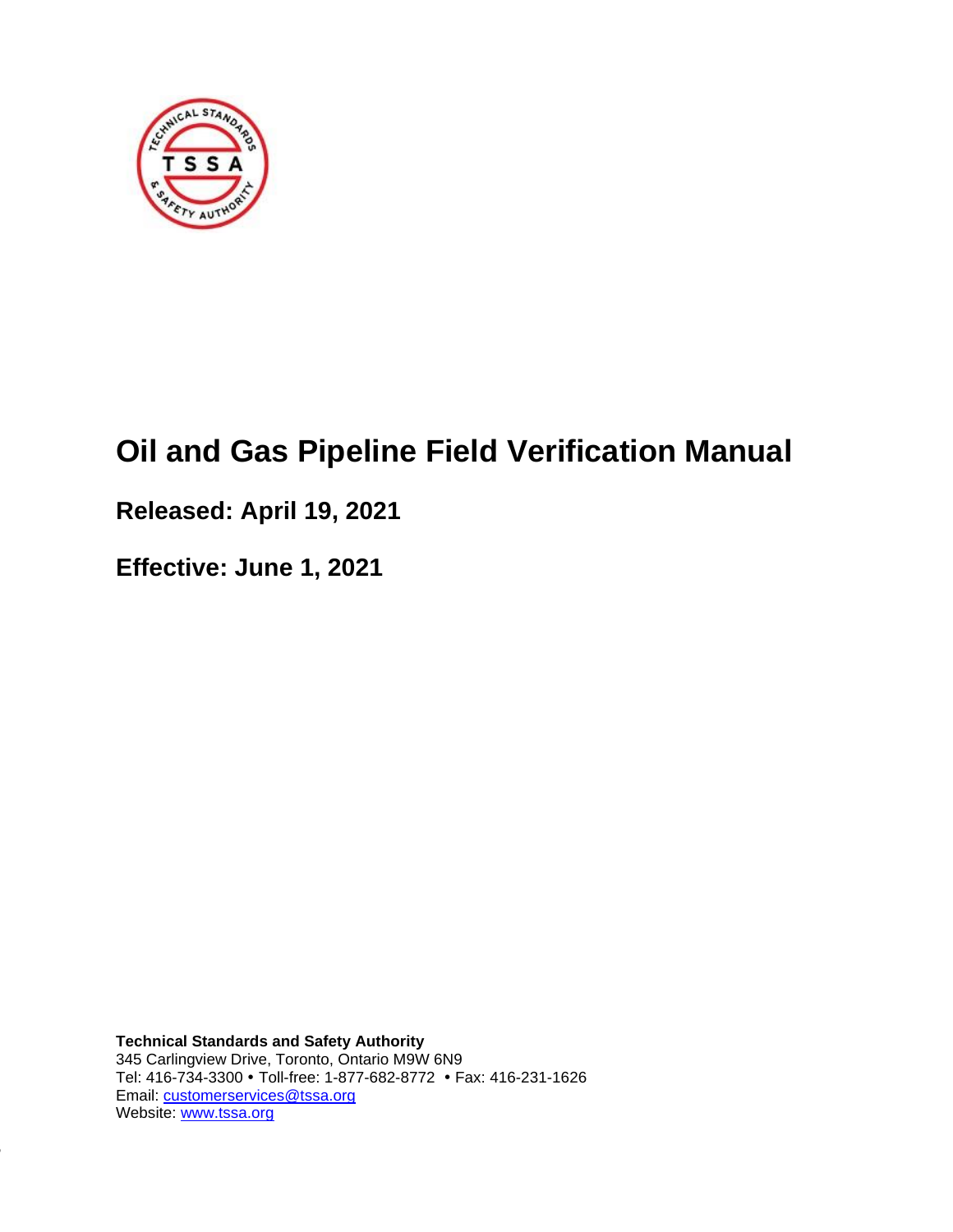### **Prepared by:**

| <b>Name</b>         | Title                                                  | <b>Date</b>   | <b>Signature</b> |
|---------------------|--------------------------------------------------------|---------------|------------------|
| Kourosh Manouchehri | <b>Fuels Engineer</b>                                  | 09-April-2021 | Laurand Nelli    |
| Jorge Larez         | <b>Public Safety Risk</b><br><b>Management Advisor</b> | 09-April-2021 | K                |

### **Reviewed by:**

| <b>Name</b>             | <b>Title</b>                              | <b>Date</b>   | <b>Signature</b>  |
|-------------------------|-------------------------------------------|---------------|-------------------|
| Zenon Fraczkowski       | <b>Engineering Manager</b>                | 12-April-2021 | Zenon Fraczkowskí |
| <b>Kristian Kennedy</b> | Manager, Stakeholder<br><b>Relations</b>  | 13-April-2021 | Kristian Kennedy  |
| Sandra Cooke            | Legal                                     | 09-April-2021 | Sandra Cooke      |
| Robert Wiersma          | Manager, Public Safety Risk<br>Management | 09-April-2021 |                   |
| Chelsea Lehner          | <b>Policy Advisor</b>                     | 12-April-2021 |                   |
| <b>Sandy Manners</b>    | Manager, Communications                   | 12-April-2021 | Sandy Manners     |

### **Approved by:**

| <b>Name</b>        | <b>Title</b>                     | <b>Date</b>   | <b>Signature</b> |
|--------------------|----------------------------------|---------------|------------------|
| Sam Sadeghi        | <b>Fuels Statutory Director</b>  | 19-April-2021 |                  |
|                    |                                  |               | Som Sadeghi      |
| Viola Dessanti     | Director, Strategic<br>Analytics | 13-April-2021 |                  |
| <b>Phil Simeon</b> | Director, Regulatory             | 15-April-2021 | Phil Simeon      |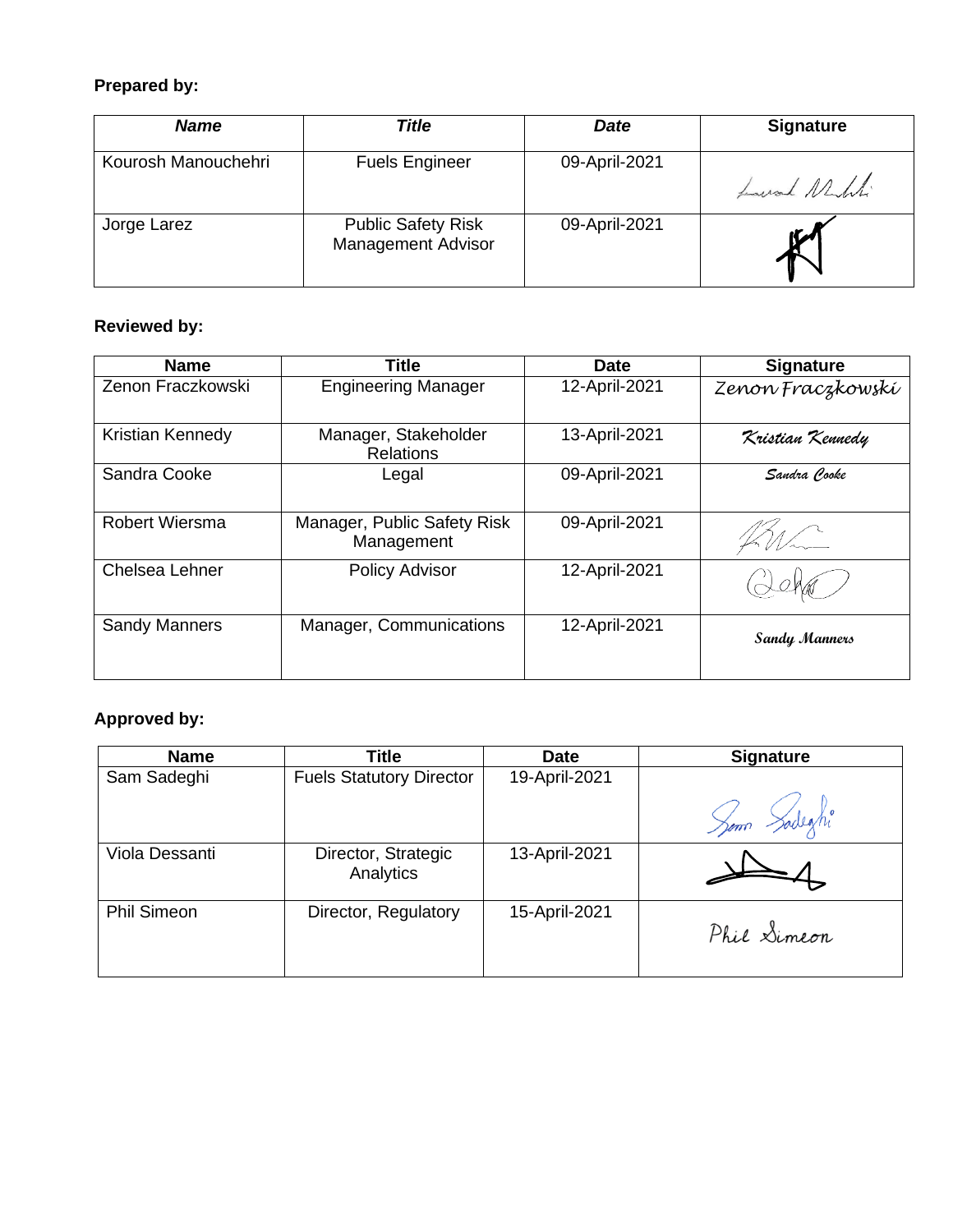# **Contents**

| 1                     |     |  |  |  |  |  |
|-----------------------|-----|--|--|--|--|--|
|                       | 1.1 |  |  |  |  |  |
|                       | 1.2 |  |  |  |  |  |
|                       | 1.3 |  |  |  |  |  |
| $\mathbf{2}^{\prime}$ |     |  |  |  |  |  |
|                       | 2.1 |  |  |  |  |  |
| 3                     |     |  |  |  |  |  |
|                       | 3.1 |  |  |  |  |  |
|                       | 3.2 |  |  |  |  |  |
|                       | 3.3 |  |  |  |  |  |
| 4                     |     |  |  |  |  |  |
|                       | 4.1 |  |  |  |  |  |
|                       | 4.2 |  |  |  |  |  |
|                       | 4.3 |  |  |  |  |  |
|                       | 4.4 |  |  |  |  |  |
| 5                     |     |  |  |  |  |  |
| 6                     |     |  |  |  |  |  |
| 7                     |     |  |  |  |  |  |
| 8                     |     |  |  |  |  |  |
| 9                     |     |  |  |  |  |  |
|                       |     |  |  |  |  |  |
|                       |     |  |  |  |  |  |
|                       |     |  |  |  |  |  |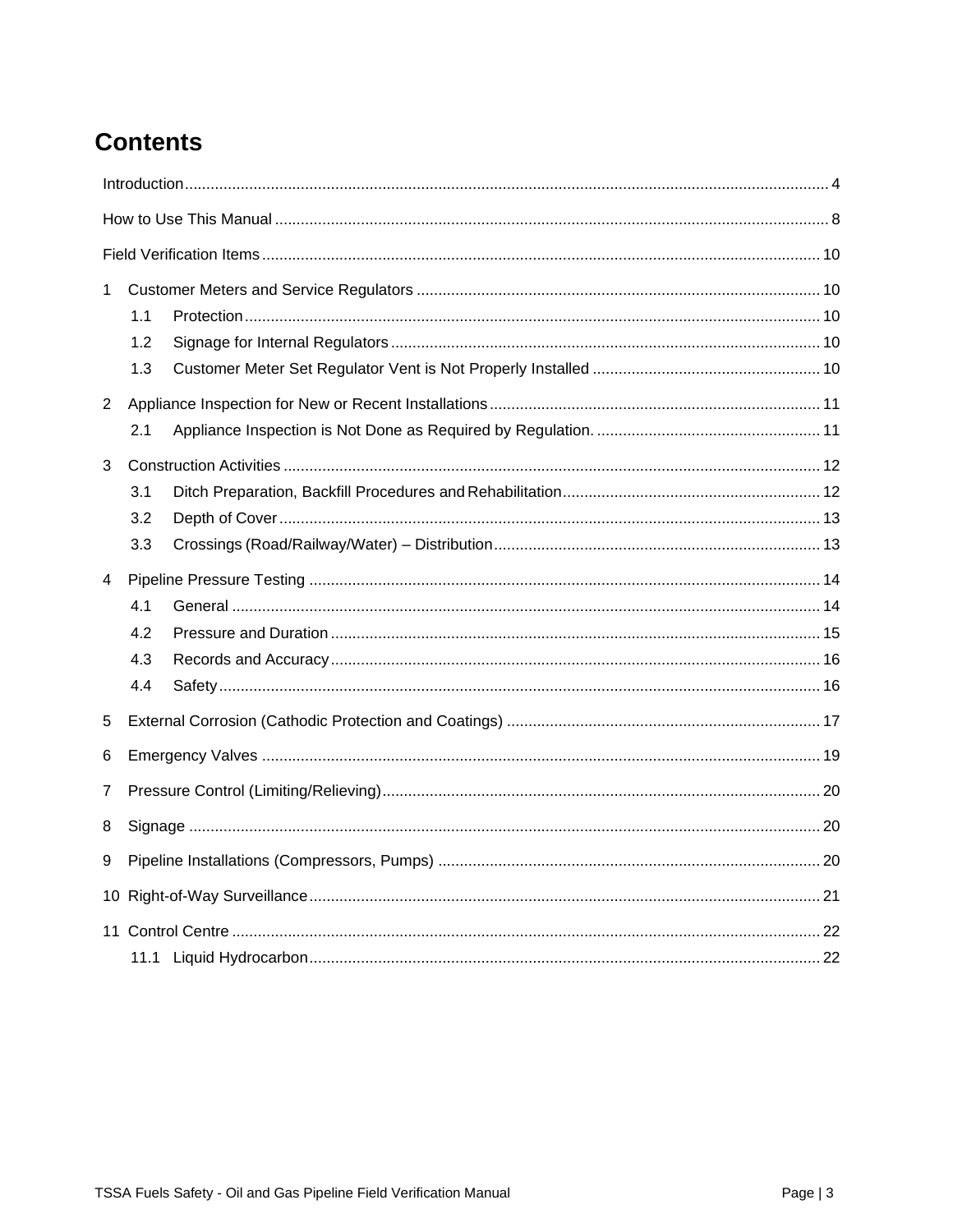# <span id="page-3-0"></span>**Introduction**

### **Operator Rating System (ORS)**

The Operator Rating System (ORS) is a revised and renewed approach to pipelines oversight. In 2018, the Auditor General of Ontario made a recommendation to transform TSSA's pipeline oversight program to align with best practices from other jurisdictions around the world, and in line with risk-based regulatory practices. TSSA's internal team worked to build a prototype of the Operator Rating System (ORS) framework through the fall of 2019 into the spring of 2020. During the summer of 2020, TSSA sought feedback on the framework by convening a Pipelines Oversight Working Group. This industry working group consisted of representatives from pipeline operators in the oil and gas sector, pipeline safety and risk management experts and government stakeholders. The working group convened eight times between May and October 2020 and, ultimately, shaped various components of the ORS framework including the format of this manual.

The main purpose of the ORS is to examine and rate the effectiveness of each operator's safety and loss management system (SLMS): a comprehensive set of policies and procedures capturing the operator's design, construction, operation, and maintenance activities. A high-level strategic view of the core components that comprise the ORS is shown in Figure 1.



*Figure 1 – Operator Rating System Framework*

As shown in Figure 1, the main vehicle of TSSA's oversight is the risk-based audit of pipeline operators' SLMS and field verification of the SLMS as a sub-component of the audit. This reflects best practice.

TSSA's research into best practices revealed that other jurisdictions use field inspection and verification of physical assets to obtain insights on whether various policies and procedures outlined in an operator's SLMS are being followed in the field. TSSA has decided to emulate this practice and blend the physical field verification of the pipeline operation assets into the overall audit experience.

TSSA Fuels Safety - Oil and Gas Pipeline Field Verification Manual **Page 14** Page | 4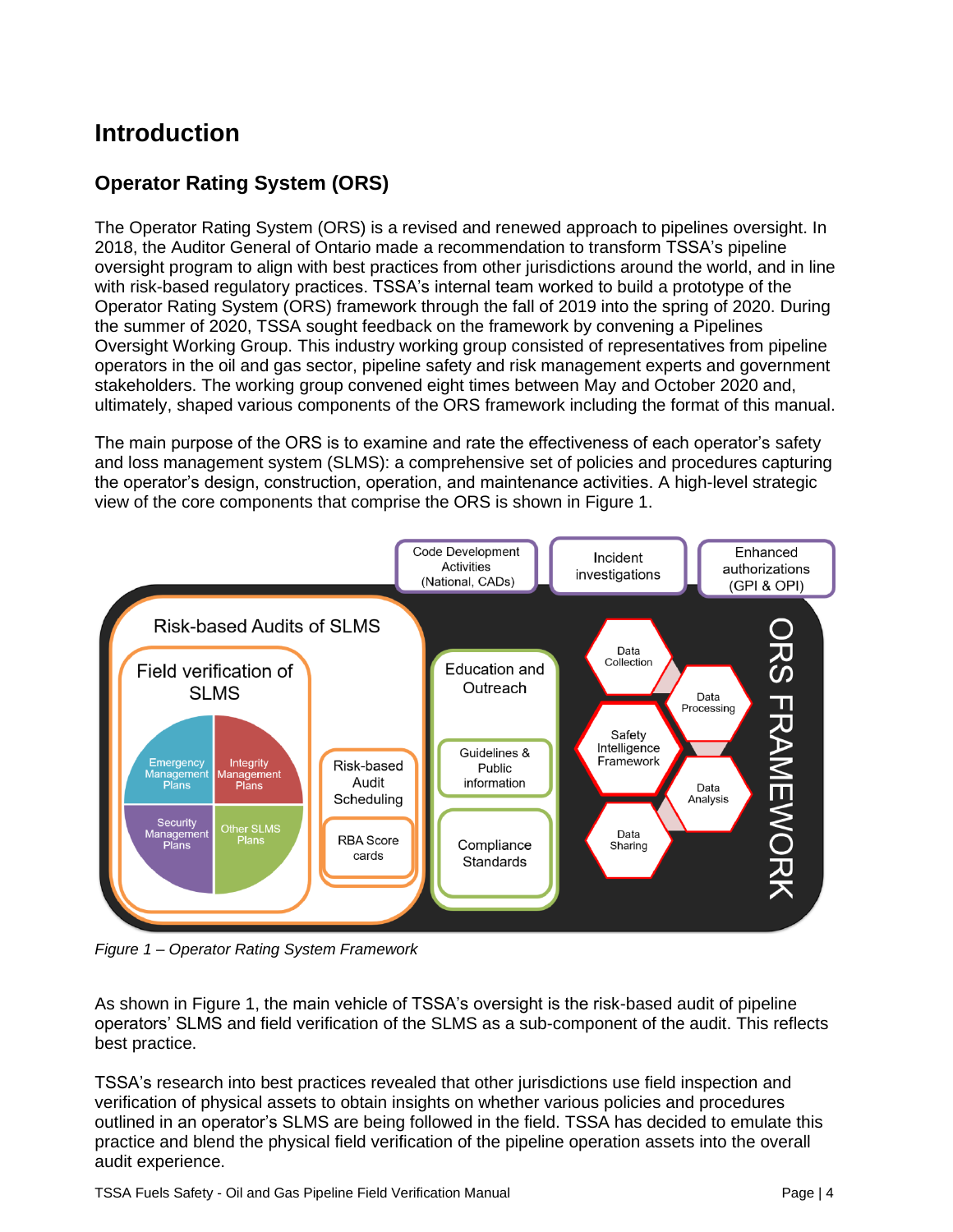This decision to establish a direct link between the audit and the field verification recognizes the fact that, at times, in some pipeline operations great policies and plans set out in the SLMS are not reflected in the field. TSSA wants to ensure that pipeline operators have developed high-quality plans to manage their safety and field verify to ensure their execution.

As noted above, the intent of the ORS is to assess the quality of the operator's SLMS. While TSSA will be performing a more comprehensive audit looking at various aspects of the operator's SLMS, TSSA's eventual goal is to focus on high-risk areas of an operator's management system (i.e. areas which need the most improvement and are most correlated to higher risk). Eventually, this will help TSSA to perform a more focused audit that will be more efficient and fairer with good operators with robust safety and loss management systems being rewarded with less frequent audits. Those operators with a less robust safety and loss management systems will experience more frequent attention from TSSA.

Based on Auditor General recommendation, TSSA performed a jurisdictional scan to determine best practices in terms of inspections of physical assets and the interval of audit programs. Many regulators around the world were scanned and the Canada Energy Regulator (CER) and the Alberta Energy Regulator (AER) were selected as best practice related to inspections of physical assets and the audit interval of the management programs. Audits of pipeline operators by both these regulators are risk based. The AER audit interval is also driven by the result of inspections and other factors. The CER offers both comprehensive and focused audits. TSSA will conduct focused audits after completion of a first round of comprehensive audits and when scores for each program of the operators are obtained.

| <b>Audit Scheduling Criteria</b>           |
|--------------------------------------------|
| Above $80 = 5$ years interval of the audit |
| $66-80 = 4$ years interval of the audit    |
| $50-65 = 3$ years interval of the audit    |
| Below $50 = 2$ years internal of the audit |
| $Table 4$ August Capachulian Cultaria      |

*Table 1- Audit Scheduling Criteria*

Under the ORS, the interval to the next audit will be determined by the total score an operator earns at the end of the previous audit. As shown in the Audit Scheduling Criteria chart above, operators that receive high scores during the audit will be audited every five years and the ones with the lowest score will be audited every two years. This interval based on the score earned during the audit and field verifications, simulates the best practices selected on the jurisdictional scan. This method also aligns with the risk-based approach, where high risk operators will be audited more frequently.

#### **How is Field Verification scored in the overall audit?**

As shown in the example ORS scorecard below, field verification is weighted as up to 30% of the operator's total audit score. While, in the past, TSSA's audits focused solely on the examination of management system related documents under the Integrity Management System (among others), TSSA will now assign equal importance to the actual application of these policies, procedures and processes in the field.

As it is both challenging for the regulator and the operator to facilitate examination of physical assets in operation (since pipelines are often buried underground during the operational phase of their life), TSSA has isolated the scope of the majority of the field verification activities to those assets that are most readily accessible. Also, some new construction activities will be checked as part of field verification, based on the type of the operation and availability of the cases to be audited for each operator.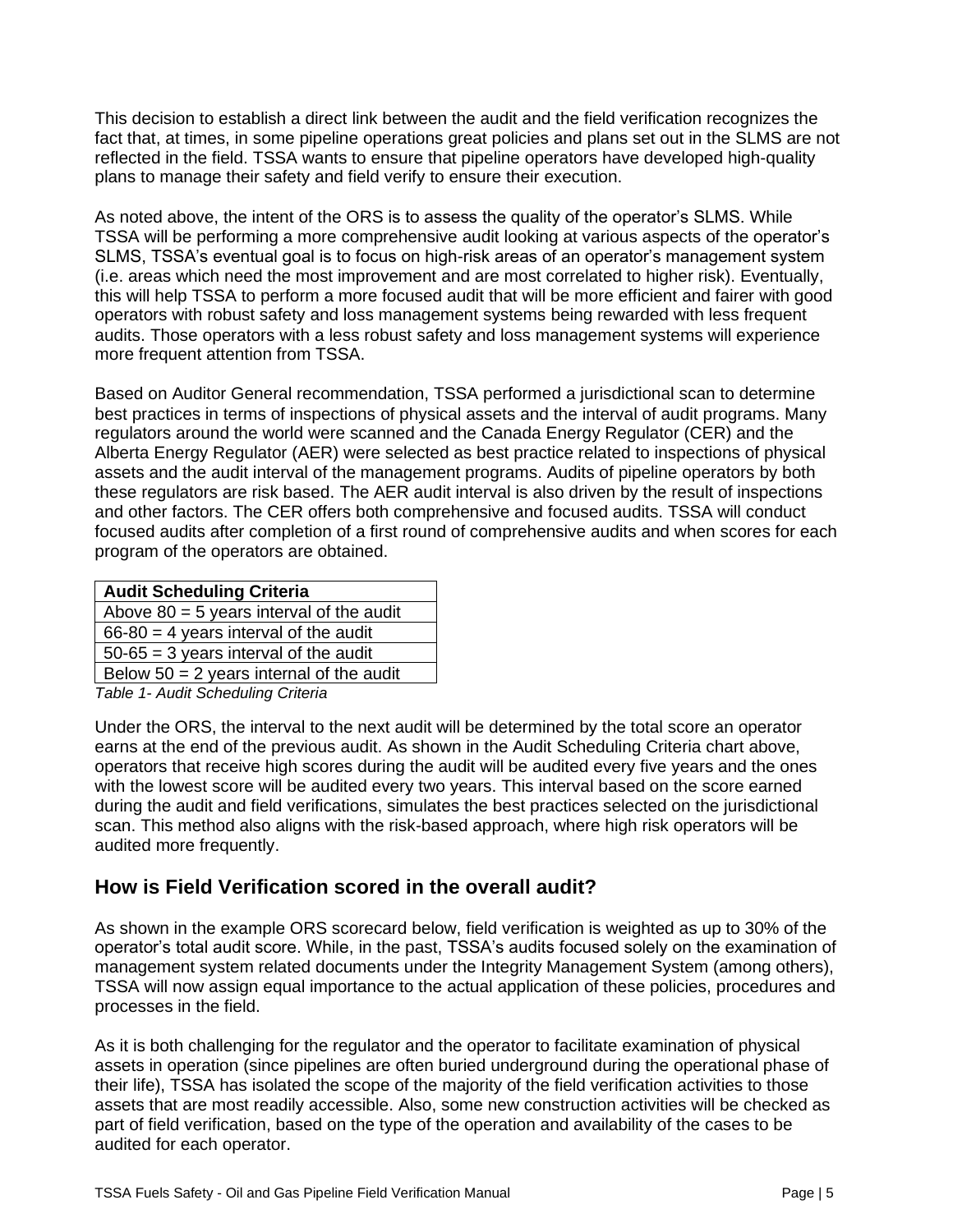| <b>Items</b>                   | <b>Description</b>                              |              | Weight | <b>Final</b> |
|--------------------------------|-------------------------------------------------|--------------|--------|--------------|
|                                |                                                 | <b>Score</b> |        | <b>Score</b> |
| CSA Z662, 3.2                  | Integrity Management Program                    | 5            | 30%    | 14.6         |
| CSA Z662, 3.1.2 f) vii)        | Emergency Preparedness, Response, and Recovery; | 5            | 15%    | 7.5          |
| CSA Z662, 3.1.2 f) viii)       | Security Management, CSA Z246.1                 | 6            | 15%    | 9            |
| CSA Z662, 3.1.2 f) ix)         | Deactivation and Abandonment                    | 5            | 5%     | 2.5          |
| <b>TSSA Field verification</b> | Selected locations and items from FVM           |              | 30%    | 21           |
| <b>TSSA CAD and Others</b>     | CAD and others                                  | 6            | 5%     | 3            |
|                                | <b>TOTAL</b>                                    |              | 100%   | 58           |

*Table 2 - Example of an ORS scorecard*

While there are more than 50 different field verification items in this manual, an operator will not be subject to a verification on all of them. In a typical audit, TSSA's audit team will define which parts of the physical assets of the pipeline operators should be checked after the initial audit of the Loss and Safety Management Program (SLMP) and its three sub-programs (Integrity Management Program, Emergency Management Program and Security Management Program). The audit team will decide on a limited number of items to inspect physically and coordinate with the operator on inspecting a random section of the pipeline network to perform the field verification.

Each of the items in this manual has been risk ranked. This risk ranking was created through TSSA's HAZID (Hazard Identification) workshop (a sub-committee of the Working Group) with TSSA and industry risk experts in attendance during the late autumn of 2020. The selected items have been assigned a weighted "risk weight" based on the HAZID workshop experts' risk ranking. Risk rankings are: High, Serious, Medium and Low, in order of importance. The items with a risk ranking as High are also mentioned in [Compliance Standards -](https://www.tssa.org/en/fuels/compliance-standards---pipeline-operators-.aspx) Pipeline Operators - TSSA (CS). The weight for each category is: High=4, Serious=3, Medium=2 and Low=1. These multipliers for the total number of selected locations will define the total score for field verification in each audit.

In the following example, in an audit of pipeline operator X, 10 locations are selected by the audit team to be checked. Also, four different activities, that are mentioned in the Field Verification Manual, are selected. In the following example, pipeline operator X receives a 0 if it fails to meet the requirement and receives a 1 if it meets the requirements for each location. The risk multiplier factor will be applied to define the total score for the ORS system. The sum of all score will be divided by total score of multiplier  $x$  10. In this example 22/30  $x$  10 which will be resulted to 7.3 The final score will be a round number between 0 and 10, in this example 7. A final score of 0 indicates that all the items in the field verification failed. A score of 10 indicates that all the items met the requirements.

| Location | <b>Description</b> | <b>Section</b>             | <b>Risk</b><br>Ranking | <b>Risk</b><br><b>Multiplier</b> | Pass/Fail | <b>Score</b><br>result |
|----------|--------------------|----------------------------|------------------------|----------------------------------|-----------|------------------------|
| A        | Meter protection   | CSA Z662-19<br>[12.4.15.4] | High                   | 4                                |           | 4                      |
| В        | Meter protection   | CSA Z662-19<br>[12.4.15.4] | High                   | 4                                |           |                        |
| C        | Meter protection   | CSA Z662-19<br>[12.4.15.4] | High                   | 4                                |           | 0                      |
| D        | Meter protection   | CSA Z662-19<br>[12.4.15.4] | High                   | 4                                |           |                        |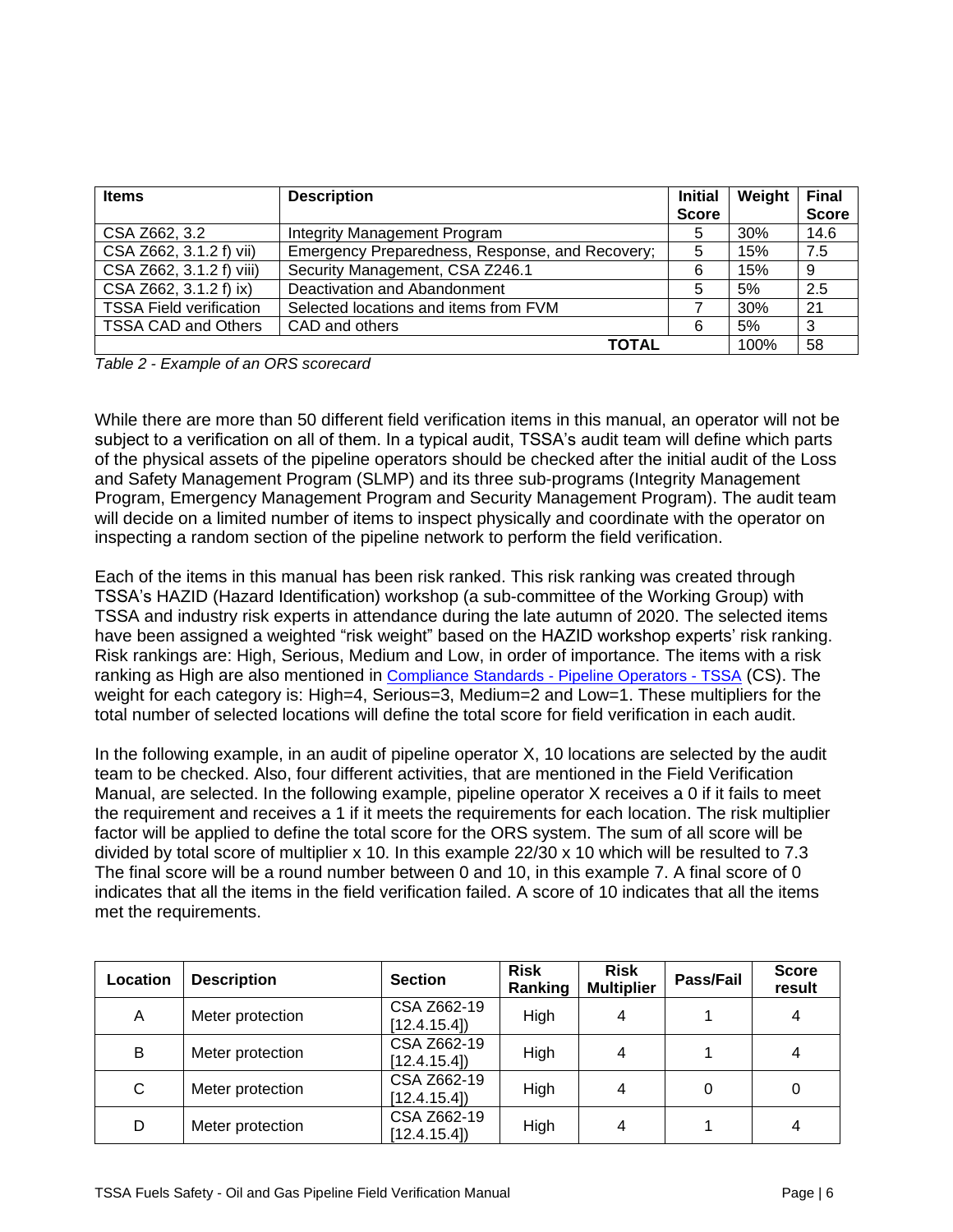| Location | <b>Description</b>                                                       | <b>Section</b>                 | <b>Risk</b><br>Ranking | Risk<br><b>Multiplier</b> | Pass/Fail | <b>Score</b><br>result  |
|----------|--------------------------------------------------------------------------|--------------------------------|------------------------|---------------------------|-----------|-------------------------|
| E        | Meter set inside the<br>building should be vented<br>properly to outside | CSA Z662-19<br>[12.4.15.1 (a)] | Serious                | 3                         | 1         | 3                       |
| F        | Meter set inside the<br>building should be vented<br>properly to outside | CSA Z662-19<br>[12.4.15.1 (a)] | <b>Serious</b>         | 3                         | 1         | 3                       |
| G        | Meter set inside the<br>building should be vented<br>properly to outside | CSA Z662-19<br>[12.4.15.1 (a)] | <b>Serious</b>         | 3                         | $\Omega$  | $\mathbf 0$             |
| H        | Regulator vent clearance<br>as required by pipeline<br>CAD               | FS-253-20<br>[12.4.15.6]       | <b>Serious</b>         | 3                         | 1         | 3                       |
|          | Backfill material for<br>polyethylene pipe                               | CSA Z662-19<br>[12.6.6.1]      | Low                    | 1                         | $\Omega$  | $\mathbf 0$             |
| J        | <b>Backfill material for</b><br>polyethylene pipe                        | CSA Z662-19<br>[12.6.6.1]      | Low                    | 1                         | 1         | 1                       |
|          | <b>Sum</b>                                                               |                                |                        | 30                        |           | 22                      |
|          | <b>Final Score to be</b><br>transferred to ORS<br>system                 |                                |                        |                           |           | $\overline{\mathbf{7}}$ |

*Table 3 - Example of a Pipeline Operator Audit*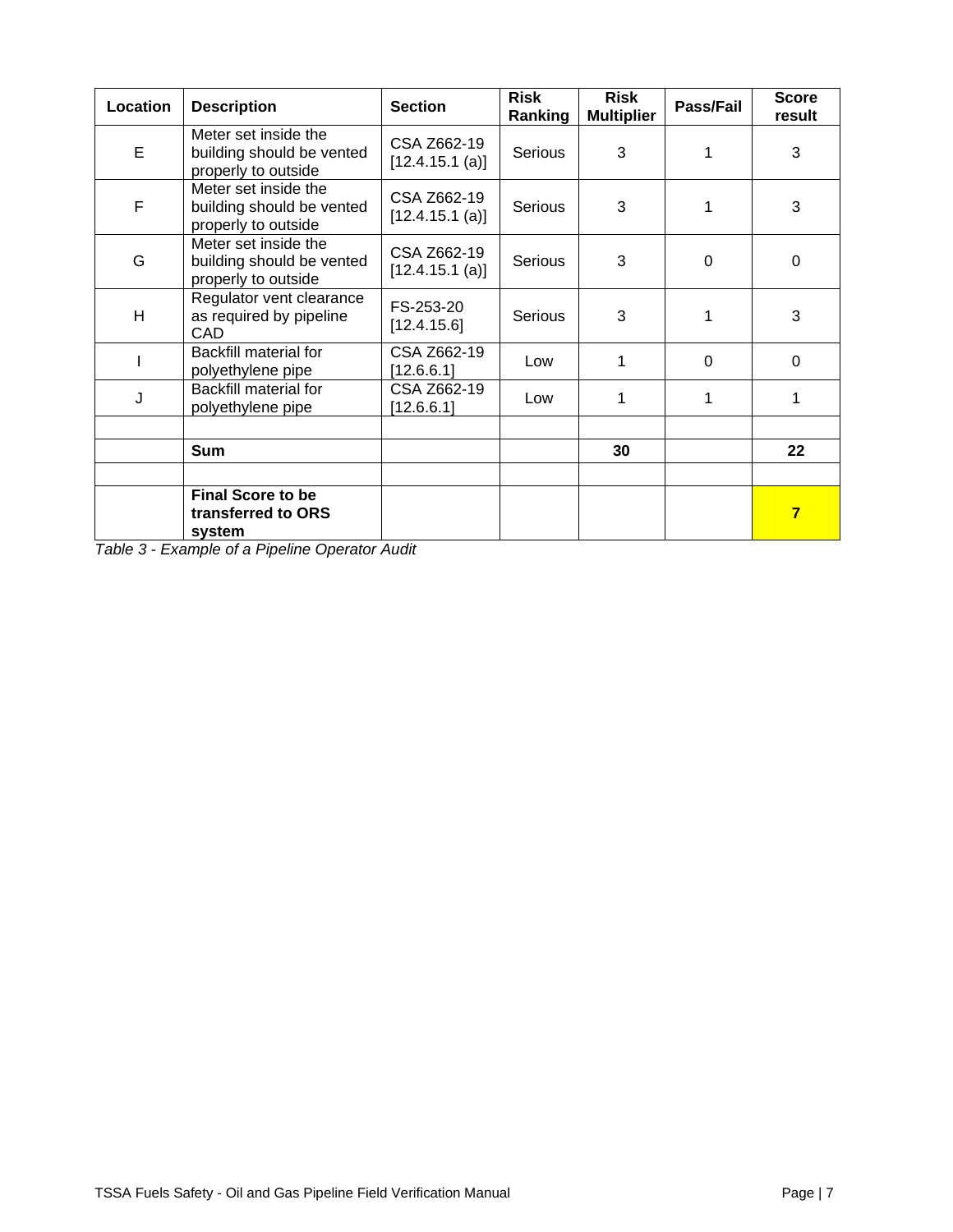#### <span id="page-7-0"></span>**How to Use This Manual**

This manual is written in such a way that the inspector or auditor can write a safety order (for "High risk" non-compliances) or a safety task (for lower risk non-compliances) to the operators. For safety orders, TSSA is demanding a correction in the immediate future. For safety tasks, TSSA is recommending that the operator perform corrective action with a follow-up from TSSA set at a future audit/verification date. While the operator will not be ordered to take immediate action, safety tasks (if left uncorrected) could age and be converted into safety orders.

The risk matrix used in the analysis and shown in Figure 2 came from the US military standard MIL-STD-882E, from the Department of Defense Standard Practice: System Safety (May 11, 2012). This Standard Risk Matrix covers hazards as they apply to systems, products, equipment and infrastructure (including both hardware and software) throughout design, development, test, production, use, and disposal.

|                                       | <b>RISK ASSESSMENT MATRIX</b> |                        |                        |                          |
|---------------------------------------|-------------------------------|------------------------|------------------------|--------------------------|
| <b>SEVERITY</b><br><b>PROBABILITY</b> | <b>Catastrophic</b><br>(1)    | <b>Critical</b><br>(2) | <b>Marginal</b><br>(3) | <b>Negligible</b><br>(4) |
| <b>Frequent</b><br>(A)                | <b>High</b>                   | <b>High</b>            | <b>Serious</b>         | <b>Medium</b>            |
| <b>Probable</b><br>(B)                | <b>High</b>                   | <b>High</b>            | <b>Serious</b>         | <b>Medium</b>            |
| <b>Occasional</b><br>(C)              | <b>High</b>                   | <b>Serious</b>         | <b>Medium</b>          | Low                      |
| Remote<br>(D)                         | <b>Serious</b>                | <b>Medium</b>          | <b>Medium</b>          | Low                      |
| Improbable<br>(E)                     | <b>Medium</b>                 | <b>Medium</b>          | <b>Medium</b>          | Low                      |
| <b>Eliminated</b><br>(F)              | <b>Eliminated</b>             |                        |                        |                          |

*Figure 2- Risk Assessment Matrix from the US military standard MIL-STD-882E*

For items with risk ranking of "High", that are also on TSSA's [Compliance Standards -](https://www.tssa.org/en/fuels/compliance-standards---pipeline-operators-.aspx) Pipeline [Operators -](https://www.tssa.org/en/fuels/compliance-standards---pipeline-operators-.aspx) TSSA, inspectors will issue orders to pipeline operators.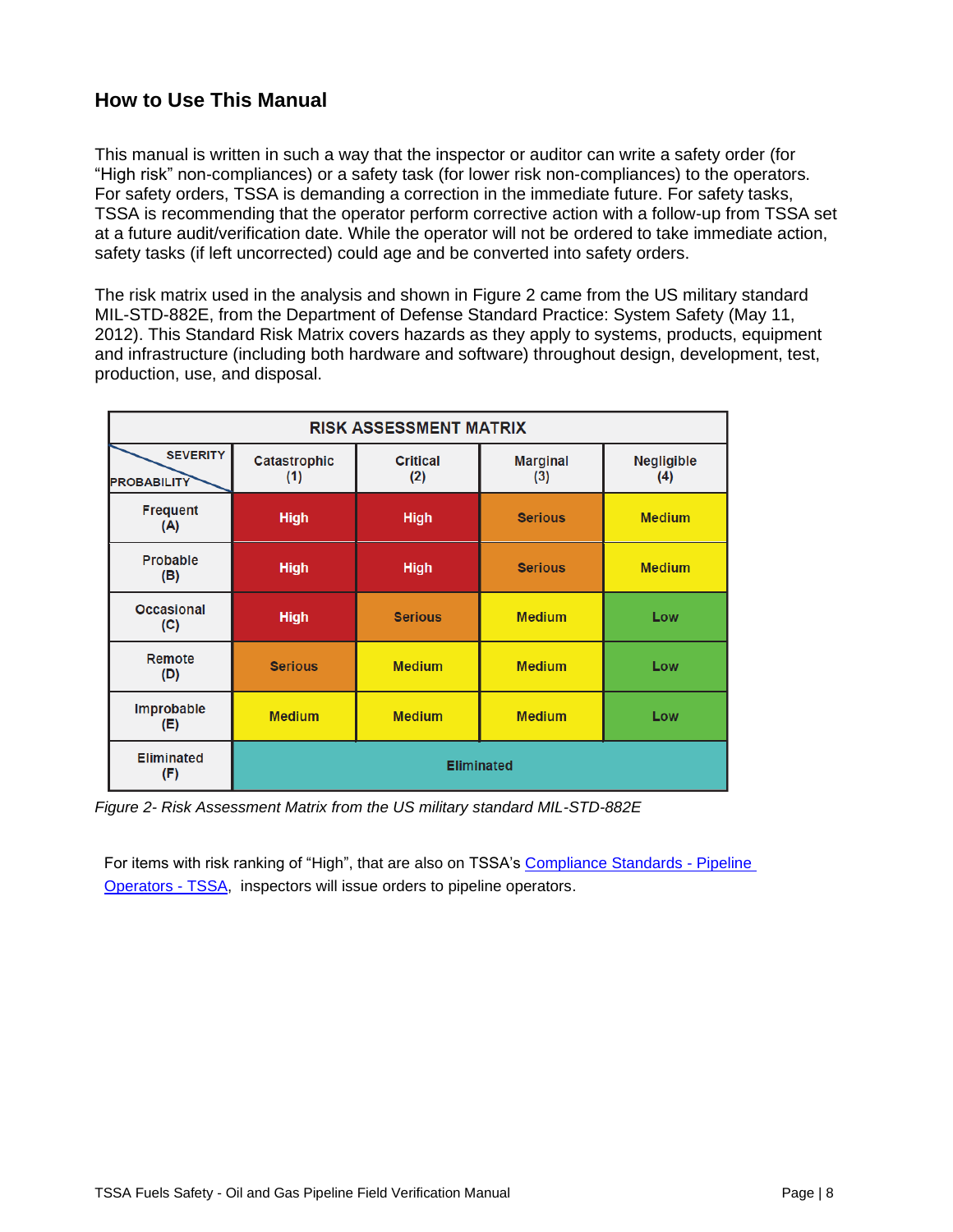The noncompliance items in the manual are structured as follows:

| Manual # | <b>Risk Rank</b>                             | <b>Description</b>                                                                                                              |
|----------|----------------------------------------------|---------------------------------------------------------------------------------------------------------------------------------|
| 2.7.5.1  | Transmission: Medium<br>Distribution: Medium | Pipe not supported to prevent excessive stresses and<br>axial or lateral friction forces in the pipe. (CSA Z662-19<br>[4.9.2.1] |

- The **Manual #** is 2.7.5.1
- The **Description** is the noncompliant event statement and associated requirement/rule.
- **Risk Ranks** are indicated as High, Serious, Medium, and Low, in order of importance. Risk ranking is associated with both the distribution network and transmission operation. If only one is mentioned, it means it applies to both types of operations.
- The difference between the ratings for transmission and distribution operations is because they present different hazards and were analyzed separately in the Hazard Identification (HAZID) workshop and risk rank depends on the hazard scenario each one can present. The result is also compared with the incident data from the Pipeline and Hazardous Materials Safety Administration (PHMSA) from the US.
- The purpose of hazard analysis was to understand and objectively analyze the various hazard scenarios (causes and consequences) that could lead to incidents if field verification items (FVI) are found to not be in compliance, with potentially serious health impacts and consequences. The hazard scenarios represented possible conditions related to all field verification items (FVI) and associated pipeline systems, including distribution, transmission and related equipment and processes. Hazard identification analysis methodology (HAZID) was selected as the most appropriate tool to undertake the study due to the scope and the nature of the project. A task working group was formed to carry out this analysis, consisting of industry and TSSA pipeline engineers together with the Public Safety Risk Management team (PSRM) expertise in the application and the facilitation of the HAZID method.
- Pipeline data analysis and quantitative risk assessment was used, with the proposed result to support the results of the HAZID analysis and to be used for prioritization of the FVI using incident data reports. The process is illustrated in the Figure 3 below:



<span id="page-8-0"></span>*Figure 3 - Process for pipeline data analysis and quantitative risk assessment*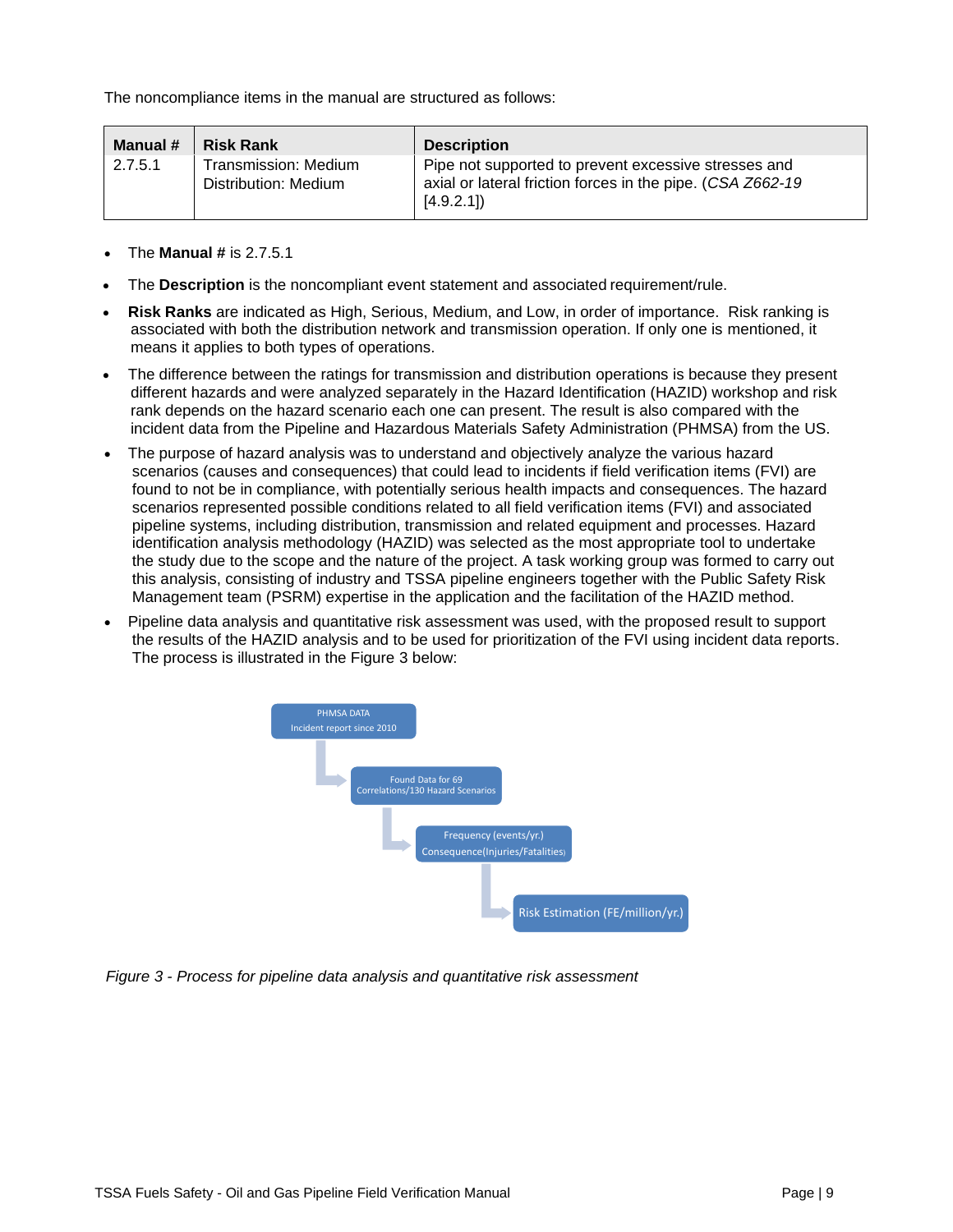#### **Field Verification items**

### <span id="page-9-0"></span>**1 Customer meters and service regulators**

#### <span id="page-9-1"></span>1.1 Protection

|       | Manual # Risk Rank | <b>Description</b>                                                                       |
|-------|--------------------|------------------------------------------------------------------------------------------|
| 1.1.1 | Distribution: High | Meter set is not adequately protected for vehicular traffic. (CSA Z662-19<br>[12.4.15.4] |

# <span id="page-9-2"></span>1.2 Signage for internal regulators

|       | Manual # Risk Rank       | <b>Description</b>                                                                                                                                          |
|-------|--------------------------|-------------------------------------------------------------------------------------------------------------------------------------------------------------|
| 1.2.1 | Distribution: High       | Meter set inside the building does not have a sign (CSA Z662-19 [12.4.15.1]<br>$(b)$ ])                                                                     |
| 1.2.2 | Distribution:<br>Serious | Meter set inside the building is not properly vented to outside to prevent<br>uncontrolled release of gas inside the building (CSA Z662-19 [12.4.15.1 (a)]) |

#### <span id="page-9-3"></span>1.3 Customer meter set regulator vent is not properly installed

<span id="page-9-4"></span>

| Manual # | <b>Risk Rank</b>         | <b>Description</b>                                                                                                                                                                                                                                                                                                                                                                                                                                                                                                                                                                                                                                                          |     |   |   |                |
|----------|--------------------------|-----------------------------------------------------------------------------------------------------------------------------------------------------------------------------------------------------------------------------------------------------------------------------------------------------------------------------------------------------------------------------------------------------------------------------------------------------------------------------------------------------------------------------------------------------------------------------------------------------------------------------------------------------------------------------|-----|---|---|----------------|
| 1.3.1    | Distribution:<br>Serious | Regulator vent does not have clearance that is required by standard (Oil-and-Gas-<br>Pipelines-CAD-Amendment_FS-238-18 [12.4.15.6])<br>Clearance from service regulator vents discharge (m)                                                                                                                                                                                                                                                                                                                                                                                                                                                                                 |     |   |   |                |
|          |                          | Column                                                                                                                                                                                                                                                                                                                                                                                                                                                                                                                                                                                                                                                                      |     | Ш | Ш | IV             |
|          |                          | <b>Building opening</b>                                                                                                                                                                                                                                                                                                                                                                                                                                                                                                                                                                                                                                                     | 0.3 |   | 3 |                |
|          |                          | Appliance vent outlet                                                                                                                                                                                                                                                                                                                                                                                                                                                                                                                                                                                                                                                       | 0.3 | 1 | 1 |                |
|          |                          | Moisture exhaust duct<br>(dryers)                                                                                                                                                                                                                                                                                                                                                                                                                                                                                                                                                                                                                                           | 1   |   |   | 1              |
|          |                          | Mechanical air intake                                                                                                                                                                                                                                                                                                                                                                                                                                                                                                                                                                                                                                                       | 1   | 3 | 3 | 3              |
|          |                          | Appliance air intake                                                                                                                                                                                                                                                                                                                                                                                                                                                                                                                                                                                                                                                        | 0.3 |   | 3 | $\overline{3}$ |
|          |                          | Source of ignition<br>0.3                                                                                                                                                                                                                                                                                                                                                                                                                                                                                                                                                                                                                                                   |     | 1 | 1 | 3              |
|          |                          | Column I applies to natural gas regulators certified under CSA 6.18 standard,<br>incorporating an OPCO system and with a limited relief of 1.5 m3/h.<br>Column II applies to natural gas regulators certified under CSA 618 standard (if<br>within the scope of the standard) with a relief capacity up to 55 m3/h.<br>Column III applies to natural gas regulators with a relief capacity over 55 m3/h.<br>Column IV applies to propane regulators.<br>Where regulators may be submerged during floods, either a special anti-flood-type<br>breather vent fitting shall be installed, or the vent line shall be extended above the<br>height of the expected flood waters. |     |   |   |                |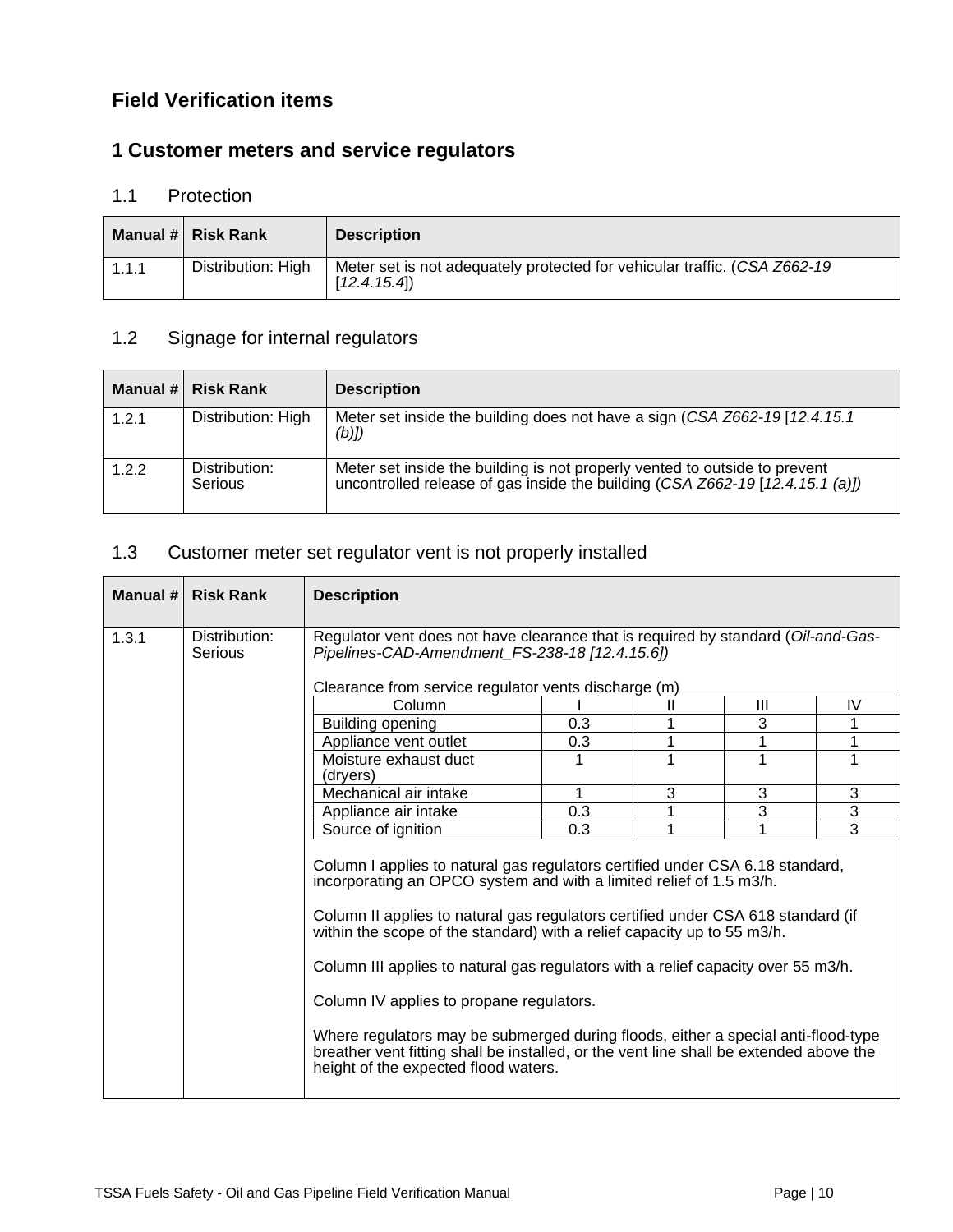# **2 Appliance Inspection for New or Recent Installations**

|       | Manual # Risk Rank    | <b>Description</b>                                                                                                                                                                                                                                                                 |
|-------|-----------------------|------------------------------------------------------------------------------------------------------------------------------------------------------------------------------------------------------------------------------------------------------------------------------------|
| 2.1.1 | Distribution:<br>High | Section 7 of O.Reg. 210/01 and section 16 of O.Reg. 212/01<br>Note: Appliances should be inspected before delivering the gas and every 10 years or<br>based on QA program after the first inspection. Appliance should be inspected according<br>to the requirements of CSA B149.1 |

<span id="page-10-0"></span>1.4 Appliance inspection is not done as required by regulation.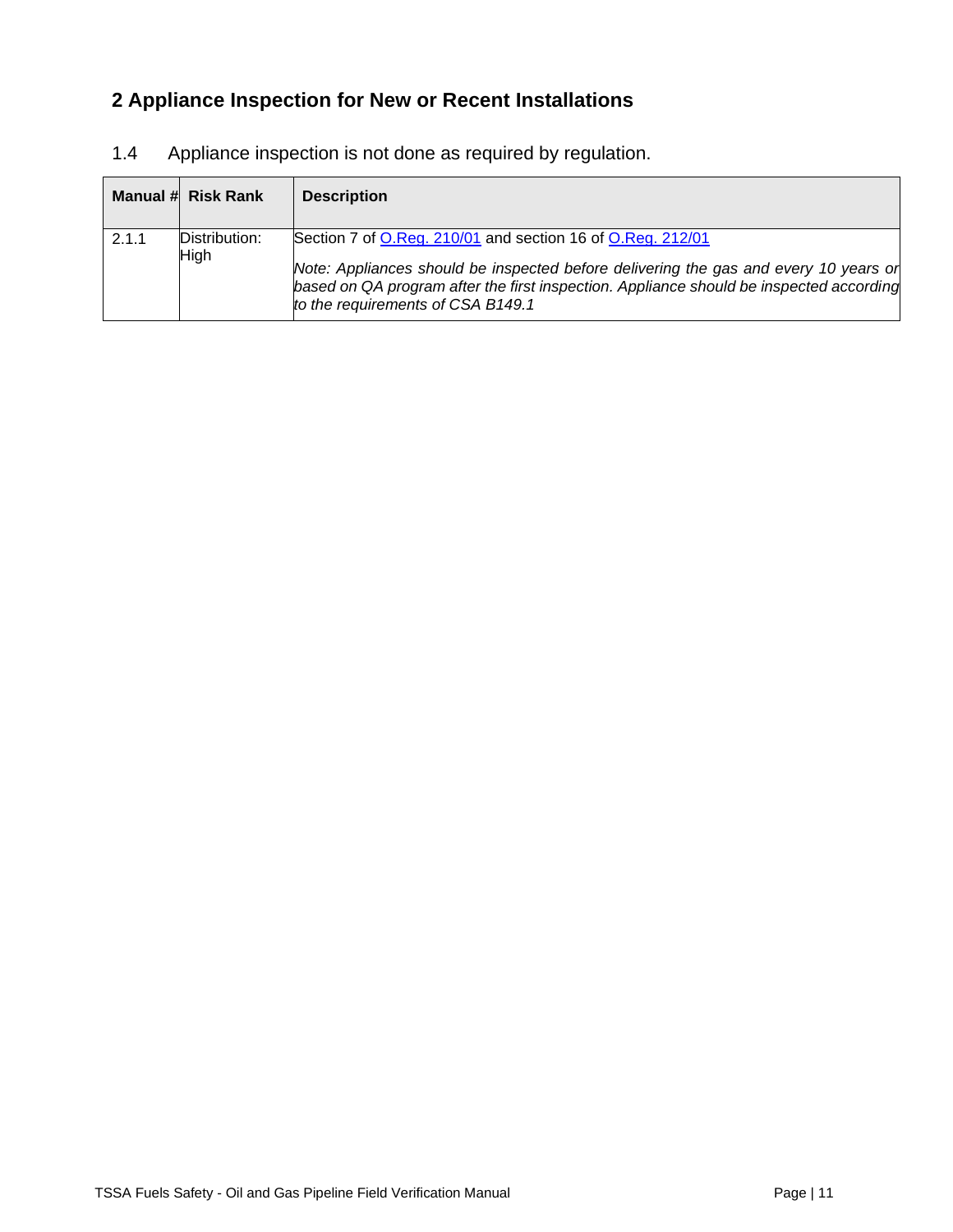### <span id="page-11-0"></span>**3 Construction Activities**

| Manual # | <b>Risk Rank</b>                          | <b>Description</b>                                                                                                                                                                                                                                                              |
|----------|-------------------------------------------|---------------------------------------------------------------------------------------------------------------------------------------------------------------------------------------------------------------------------------------------------------------------------------|
| 3.1.1    | Distribution: Low<br>Transmission Low     | Areas disturbed by pipeline construction activities are not<br>maintained in a condition that adequately controls environmental<br>degradation. (CSA Z662-19 [6.2.1.1])                                                                                                         |
| 3.1.2    | Distribution: Low                         | Backfill material for polyethylene pipe is not free of rocks and debris<br>(CSA Z662-19 [12.6.6.1])                                                                                                                                                                             |
| 3.1.3    | Distribution: Low                         | Polyethylene pipes are not properly inspected for the cuts, scratches,<br>gouges, and other imperfections (CSA Z662-19 [12.6.5.1 and 12.6.5.2])                                                                                                                                 |
| 3.1.4    | Distribution: Low<br>Transmission: Low    | Operator has not taken suitable measures to prevent damage to the<br>pipe or coating that may occur during backfill or subsequent surface<br>activities. (CSA Z662-19 [6.2.7.1], [6.2.7.2])                                                                                     |
| 3.1.5    | Low                                       | Backfilling has caused distortion (e.g., flattening, ovality, etc.) to the<br>pipe that has been detrimental to the operation of the piping or to the<br>passage of cleaning or internal inspection devices. (CSA Z662-19<br>[6.2.7.3]                                          |
| 3.1.6    | Transmission: Low<br>Distribution: Medium | Backfilling was not done in a manner that prevents excessive<br>subsidence or erosion of the backfill and support material. (CSA<br>Z662-19 [6.2.7.4])                                                                                                                          |
| 3.1.7    | Transmission: Low<br>Distribution: Low    | Clean up and restoration of areas disturbed during pipeline activities<br>were not restored to a stable condition or maintained to control<br>erosion. (CSA Z662-19 [6.2.9])<br>Note: This statement applies to new construction and repairs, and to<br>new and used materials. |

#### <span id="page-11-1"></span>3.1 Ditch Preparation, Backfill Procedures, and Rehabilitation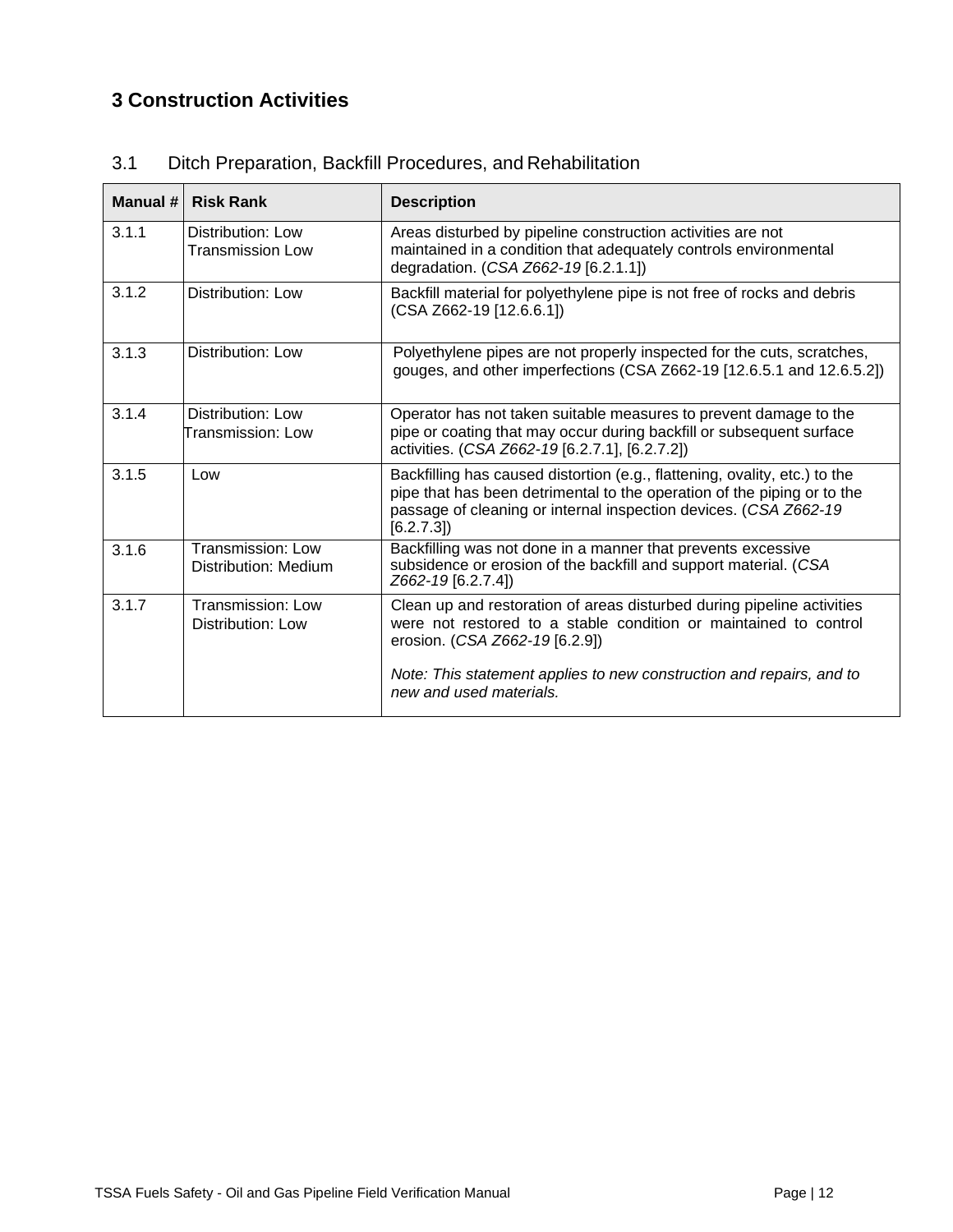# <span id="page-12-0"></span>3.2 Depth of Cover

| Manual # | <b>Risk Rank</b>                             | <b>Description</b>                                                                                                                                                                                                                                                                                                                            |
|----------|----------------------------------------------|-----------------------------------------------------------------------------------------------------------------------------------------------------------------------------------------------------------------------------------------------------------------------------------------------------------------------------------------------|
| 3.2.1    | Distribution: Medium<br>Transmission: Medium | The minimum earth cover for any operating or discontinued pipeline<br>does not meet the greater of the minimum cover requirements<br>specified by CSA Z662-19 (4.11.1, 4.11.2)                                                                                                                                                                |
|          |                                              | Clarification                                                                                                                                                                                                                                                                                                                                 |
|          |                                              | See Pipeline Rules 20(1), and CSA Z662-19, table 4.9:                                                                                                                                                                                                                                                                                         |
|          |                                              | • Right of way of a road, including travelled surface of road (CSA): 1.2 m<br>• Below base of rail, within 7 m of an outside track (CSA):<br>$\bullet$ 1.20 m (cased)<br>$-2.00$ m (uncased)<br>Water crossing (CSA): $1.20 \text{ m}^*$<br>$\bullet$<br>• HVP or CO2 pipeline, Class 1 location:<br><b>-0.90 m</b> , CSA (normal excavation) |
|          |                                              | • HVP or CO2 pipeline, Class 2,3,4 location:<br>•1.20 m, CSA (normal excavation)                                                                                                                                                                                                                                                              |

### <span id="page-12-1"></span>3.3 Crossings (Road/Railway/Water)

| Manual # | <b>Risk Rank</b>                                 | <b>Description</b>                                                                                                                                                                                                                                                                                           |
|----------|--------------------------------------------------|--------------------------------------------------------------------------------------------------------------------------------------------------------------------------------------------------------------------------------------------------------------------------------------------------------------|
| 3.3.1    | <b>Transmission: Medium</b><br>Distribution: Low | Installation of cased or uncased crossings is not in accordance with<br>CSA Z662. (CSA Z662-19 [12.4.8], table 12.2)                                                                                                                                                                                         |
| 3.3.2    | Distribution: Low<br>Transmission: Low           | If dimension ratio is greater than 11, depth of cover stress needs to be<br>calculated (CSA Z662-19 [12.4.7.3])                                                                                                                                                                                              |
| 3.3.3    | Transmission: Medium<br>Distribution: Low        | Carrier or casing pipe used for open-cut crossings is not laid on suitable<br>bedding material with an even-bearing throughout the length, or is not<br>installed in a manner that prevents the formation of a waterway along<br>them, or is not compacted to prevent settlement. (CSA Z662-19<br>[6.2.10.2] |
| 3.3.4    | Transmission: Medium<br>Distribution: Low        | Pipe is overstressed* during installation at a water crossing. (CSA Z662-<br>19 [6.2.10.4])                                                                                                                                                                                                                  |
|          |                                                  | *Examples may include pulling or bending stress. Overstresses may be<br>determined by failure analysis.                                                                                                                                                                                                      |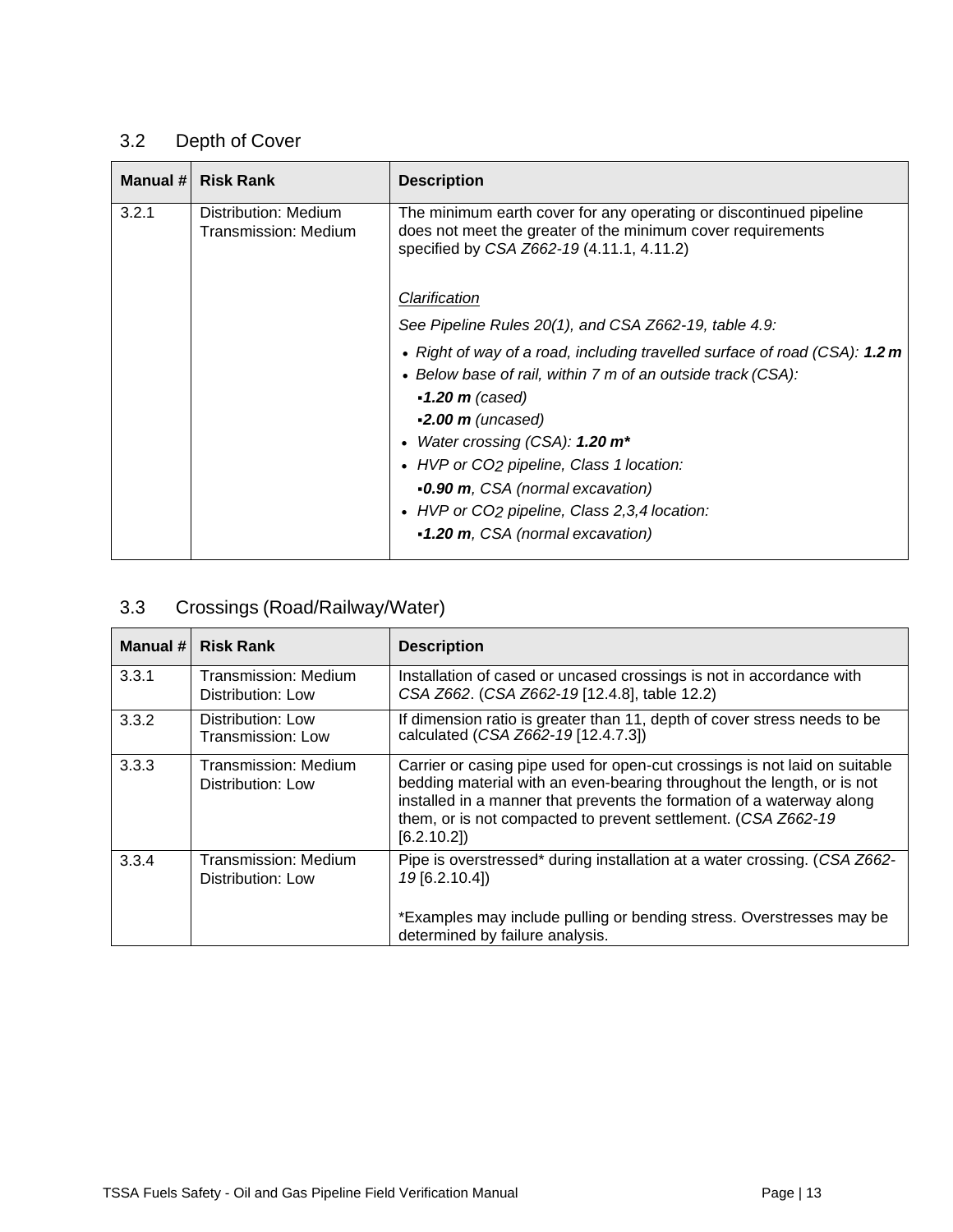# <span id="page-13-0"></span>**4 Pipeline Pressure Testing**

#### <span id="page-13-1"></span>4.1 General

| Manual # | <b>Risk Rank</b>                                        | <b>Description</b>                                                                                                                                                                                                                                                                           |
|----------|---------------------------------------------------------|----------------------------------------------------------------------------------------------------------------------------------------------------------------------------------------------------------------------------------------------------------------------------------------------|
| 4.1.1    | <b>Transmission: Medium</b><br>Distribution: Low        | Testing or pretesting of additional piping used to tie in the completed<br>piping was not done before putting line in service. (CSA Z662-19 [8.12.1])                                                                                                                                        |
| 4.1.2    | Distribution.: Low<br>Transmission: Low                 | Before pressure testing of existing piping, an engineering assessment<br>(EA) was not done to determine whether the piping can sustain the<br>proposed test pressure and to establish pressure test limits, so testing<br>does not adversely affect pipe integrity. (CSA Z662-19 [10.3.9.1]) |
| 4.1.3    | Distribution: Low<br>Transmission: Low                  | Where an engineering assessment has deemed it inappropriate, pressure<br>testing was still conducted as specified in clause 8. (CSA Z662-19<br>[10.3.9.3]                                                                                                                                    |
|          |                                                         | Note: This would be for situations when pressure testing in accordance<br>with clause 8 may cause unnecessary damage and impact; and the EA<br>limits the test to protect the pipeline.<br>(There could also be variances to clause 8, provided the EA has deemed<br>them appropriate.)      |
| 4.1.4    | <b>Transmission: Medium</b><br><b>Distribution: Low</b> | A leak test was not performed on piping and fabricated assemblies that<br>were not considered completely accessible for visual inspection,<br>immediately subsequent to a strength test (minimum pressure of 110%<br>MOP, and as specified in clause 8.2.5). (CSA Z662-19 [8.7.1.2])*        |
|          |                                                         | *Piping and fabricated assemblies with any insulation, concrete<br>coating, or other types of coatings are not considered completely<br>accessible for the purposes of a visual inspection.                                                                                                  |
| 4.1.5    | Transmission:<br>Medium                                 | A pipeline is tested at a pressure that causes a hoop stress greater<br>than 100% SMYS, and the operator did not develop a test procedure<br>or did not plot a pressure-volume curve starting at no greater than<br>80% SMYS of the pipe. (CSA Z662-19 [8.6.1])                              |
| 4.1.6    | Distribution: Medium<br><b>Transmission: Medium</b>     | No contingency plan* for environmental protection is developed as<br>required under CSA Z662-19 when a liquid test medium other than fresh<br>water is used.                                                                                                                                 |
|          |                                                         | * See CSA Z662-19, clause 8.7.2.2                                                                                                                                                                                                                                                            |
| 4.1.7    | Distribution: Medium<br><b>Transmission: Medium</b>     | Except as otherwise allowed* in CSA Z662, liquid or gas pressure-test<br>mediums (other than water) were used. (CSA Z662-19 [8.7.2.1])                                                                                                                                                       |
|          |                                                         | *See CSA Z662-19, clauses 8.7.2.2 and 8.7.2.3                                                                                                                                                                                                                                                |
| 4.1.8    | Distribution:<br>Medium                                 | Operator has not taken precautions to minimize the adverse effects<br>on the environment when disposing of pressure-test medium. (CSA<br>Z662-19 [8.10])                                                                                                                                     |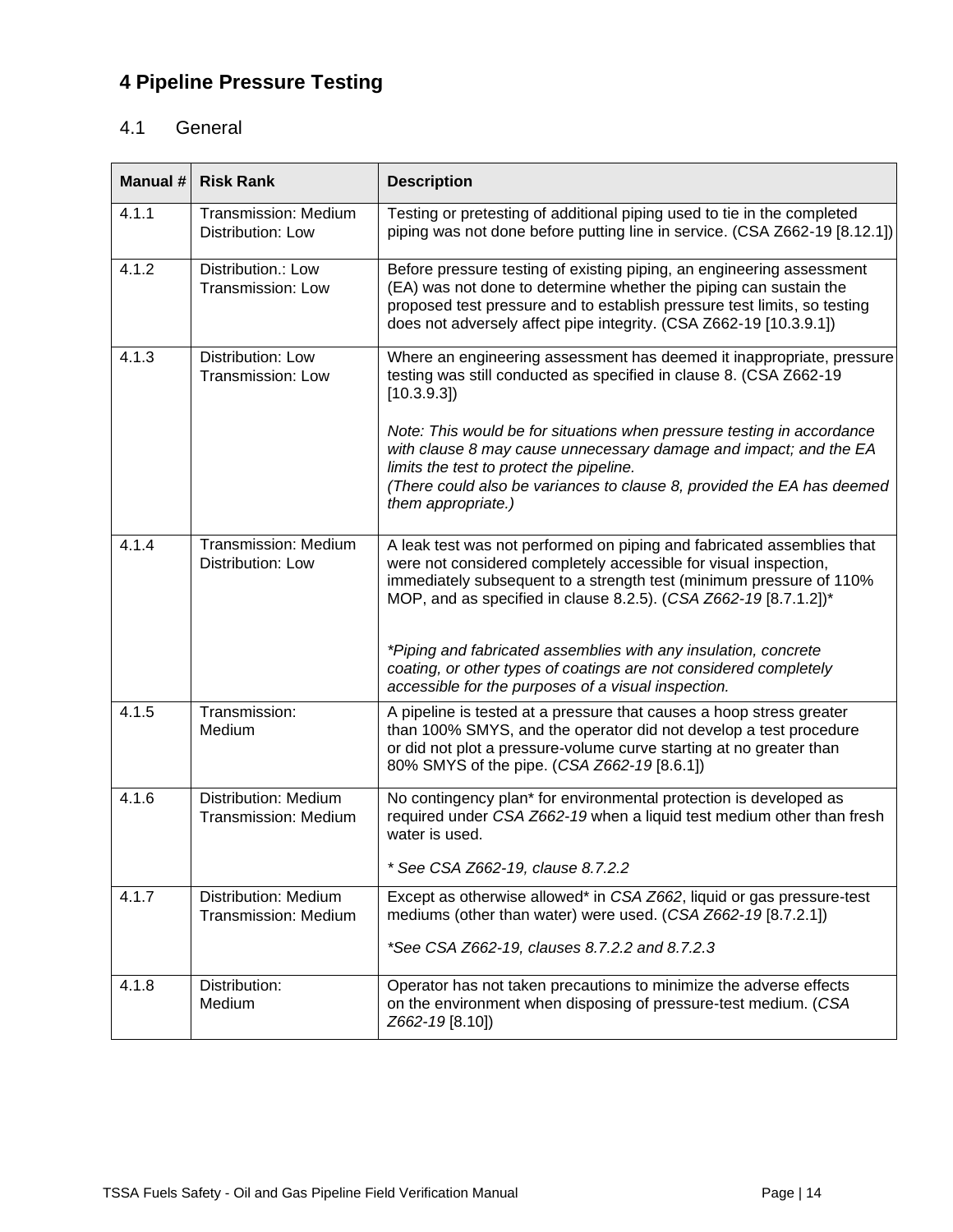#### <span id="page-14-0"></span>4.2 Pressure and Duration

<span id="page-14-1"></span>

| Manual # | <b>Risk Rank</b>                                    | <b>Description</b>                                                                                                                                                                                                                                                  |
|----------|-----------------------------------------------------|---------------------------------------------------------------------------------------------------------------------------------------------------------------------------------------------------------------------------------------------------------------------|
| 4.2.1    | <b>Transmission: Medium</b><br>Distribution: Low    | Minimum strength-test and leak-test pressures are not met during testing,<br>as per CSA Z662. (CSA Z662-19 [8.7.3.1], table 8.1)                                                                                                                                    |
| 4.2.2    | Transmission:<br>Medium                             | Steel piping in compressor stations, gas pressure-regulating stations,<br>and gas measuring stations was not strength tested to the required<br>pressure or duration. (CSA Z662-19 [8.7.6.2], table 8.1)                                                            |
| 4.2.3    | Transmission:<br>Medium<br><b>Distribution: Low</b> | Strength test pressure on the pipeline or components exceeds test<br>pressure allowed in the applicable standard. (CSA Z662-19)<br>[8.7.4.1]                                                                                                                        |
| 4.2.4    | <b>Transmission: Medium</b>                         | Leak test pressure using liquid medium exceeds 100% SMYS. (CSA<br>Z662-19<br>[8.7.4.4]                                                                                                                                                                              |
| 4.2.5    | Distribution: Medium                                | No leak test or leak test pressure exceeds the test pressure specified<br>in the applicable material standard on any component in the test<br>section on pipe being operated at 700 kPa or less. (CSA Z662-19<br>[8.8.4.1]                                          |
| 4.2.6    | <b>Distribution: Medium</b>                         | Leak test pressure exceeds 1400 kPa on piping operated 700 kPa or<br>less. (CSA Z662-19 [8.8.4.2])                                                                                                                                                                  |
| 4.2.7    | <b>Transmission: Medium</b><br>Distribution: Low    | Strength, leak, or concurrent test does not meet the minimum duration<br>in accordance with CSA Z662-19 (4 hour strength and 4 hour leak for<br>liquid test medium; 24 hour for gaseous test medium). (CSA Z662-19<br>[8.7.5.1], [8.7.5.3], [8.7.5.4],<br>[8.8.5.1] |
|          |                                                     | Note: For pipe intended to be operated at pressures less than 700 kPa.                                                                                                                                                                                              |
| 4.2.8    | <b>Transmission: Medium</b><br>Distribution: Low    | A pipeline less than 75 m in length, or a pipeline permanently located<br>above ground, is not tested for a minimum of one hour. (CSA Z662-15<br>[8.7.5.2]                                                                                                          |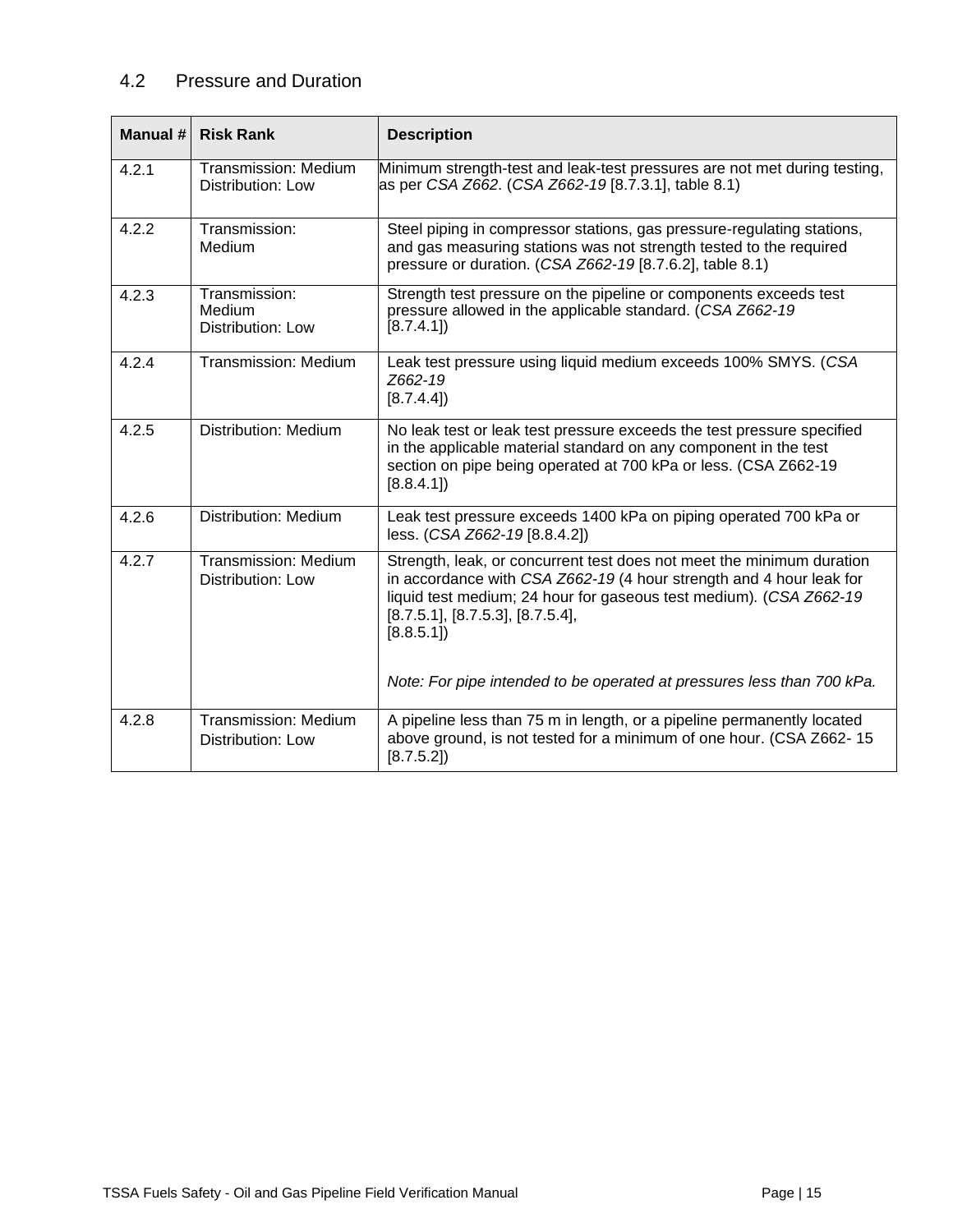### 4.3 Records and Accuracy

| Manual # | <b>Risk Rank</b>                              | <b>Description</b>                                                                                                                                                                                                                                                                                                                                              |
|----------|-----------------------------------------------|-----------------------------------------------------------------------------------------------------------------------------------------------------------------------------------------------------------------------------------------------------------------------------------------------------------------------------------------------------------------|
| 4.3.1    | Transmission: Medium<br>Distribution: Low     | No records, or incomplete records, of a failed pressure test. (CSA Z662-<br>19<br>[8.7.7.5], [8.7.7.6], [8.8.7.4]                                                                                                                                                                                                                                               |
| 4.3.2    | Transmission: Medium<br>Distribution: Low     | No records, or improper records, of a successful pressure test. (CSA<br>Z662-19<br>$[8.7.7.6]$ , $[8.8.7.5]$ , $[10.4.5]$                                                                                                                                                                                                                                       |
| 4.3.3    | Transmission:<br><b>Medium</b>                | Pressures during testing are not accurately recorded and identified by<br>recording equipment. (CSA Z662-19 [8.7.7.2])                                                                                                                                                                                                                                          |
| 4.3.4    | <b>Transmission: Low</b><br>Distribution: Low | The accuracy of the chart recorder was not verified before and<br>after each pressure test, or the accuracy of the other test<br>instruments was not verified periodically. (CSA Z662-19 [8.7.7.3],<br>[8.8.7.3]<br>Note: The accuracy of the chart recorder does not need to be verified<br>through calibration of the recorder before and after each use. The |
|          |                                               | accuracy can be verified against another device.                                                                                                                                                                                                                                                                                                                |
| 4.3.5    | Transmission: Low<br>Distribution: Low        | No temperature recorder, or not measuring ambient temperature of<br>test medium or pipe. (CSA Z662-19 [8.7.7.4])                                                                                                                                                                                                                                                |

# <span id="page-15-0"></span>4.4 Safety

<span id="page-15-1"></span>

|       | Manual # Risk Rank                           | <b>Description</b>                                                                                                                                                                                                                                             |
|-------|----------------------------------------------|----------------------------------------------------------------------------------------------------------------------------------------------------------------------------------------------------------------------------------------------------------------|
| 4.4.1 | Distribution: Medium<br>Transmission: Medium | Suitable measures were not taken to keep unauthorized persons out of<br>the area, or to eliminate ignition sources, during testing with a gaseous<br>medium (CSA Z662-19 [8.2.2])                                                                              |
| 4.4.2 | Transmission: Medium                         | Licensee did not close the road or railway crossing during pressure<br>testing where test pressures will exceed 80% or greater SMYS using<br>gaseous medium testing. (CSA Z662-19 [8.7.1.4])                                                                   |
| 4.4.3 | Distribution: Medium<br>Transmission: Medium | The pressure of the test head assembly during testing produced hoop<br>stresses in excess of 75% of the SMYS of any pipe or fitting or was<br>higher than the cold working pressure of any flange or valve in the test<br>head assembly. (CSA Z662-19 [8.5.1]) |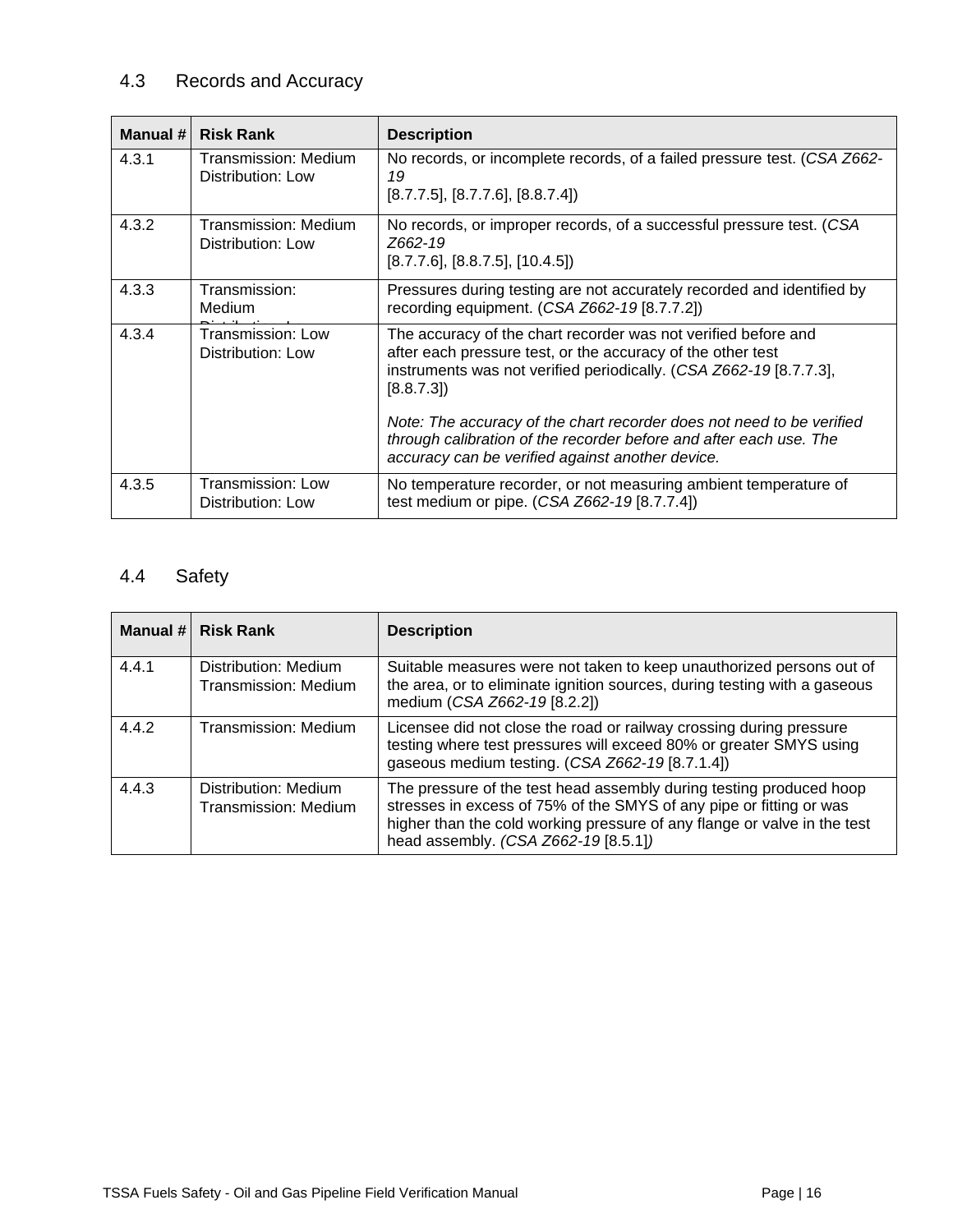# **5 External Corrosion (Cathodic Protection and Coatings)**

| Manual # | <b>Risk Rank</b>                                 | <b>Description</b>                                                                                                                                                                                                                              |
|----------|--------------------------------------------------|-------------------------------------------------------------------------------------------------------------------------------------------------------------------------------------------------------------------------------------------------|
| 5.1      | Distribution: Medium<br>Transmission: Low        | Protective coatings or corrosion-resistant alloys are not used to protect<br>atmospherically exposed piping, or the company cannot demonstrate<br>that anticipated corrosion is not detrimental to its serviceability. (CSA<br>Z662-19 [9.1.4]) |
| 5.2      | Distribution: Medium<br><b>Transmission: Low</b> | Atmospherically exposed piping is not inspected for corrosion as<br>specified in the company operating and maintenance manuals. (CSA<br>Z662-19 [9.1.5])                                                                                        |
| 5.3      | Distribution: Medium<br>Transmission: Low        | Buried or submerged piping is not externally coated as required. * (CSA<br>Z662-19 [9.1.8])<br>Note: See exceptions as allowed under CSA Z662-19 clause 9.1.3.                                                                                  |
| 5.5      | Distribution: Medium<br><b>Transmission: Low</b> | Coatings were not applied, or coating defects were not repaired in<br>accordance with CSA Z662. (CSA Z662-19 [9.3.2], [9.3.6])                                                                                                                  |
| 5.6      | Distribution:<br>Medium<br>Transmission: Low     | Operator does not determine areas where coating is damaged by<br>welding operations and does not address impacts caused by those<br>operations. (CSA Z662-19 [9.3.7])                                                                           |
|          |                                                  | Note: Coating performance may be negatively affected by heating<br>associated with preheat for welding, welding, and post-weld heat<br>treatment.                                                                                               |
| 5.7      | Distribution: Medium<br>Transmission: Low        | Piping was not coated after the completion of welding operations. (CSA<br>Z662-19 [9.3.8])                                                                                                                                                      |
| 5.8      | Distribution:<br>Medium<br>Transmission:<br>Low  | CP was not installed on steel pipeline within one1 year of<br>installation or is not maintained until pipeline is abandoned. (CSA<br>Z662-19 [9.1.6], [9.5.1])<br>Note: See exception by an EA in CSA Z662-19, clause 9.1.3.                    |
| 5.9      | Distribution: Medium<br>Transmission: Low        | The system does not provide enough current to satisfy the selected<br>criteria for CP. (CSA 2662-19 [9.5.2])                                                                                                                                    |
|          |                                                  | Note: Criteria are given in annex B of CGA OCC-1.                                                                                                                                                                                               |
| 5.10     | Medium                                           | Insulating devices are not properly installed, not properly rated, or<br>installed in enclosed areas where no safeguards exist. (CSA Z662-<br>19[9.6.1]                                                                                         |
| 5.11     | Distribution: Medium<br><b>Transmission: Low</b> | Electrical contact between pipe and other structures has not been<br>considered in the design and maintenance of the cathodic protection<br>system. (CSA Z662-19 [9.6.2])                                                                       |
| 5.12     | Distribution: Medium<br><b>Transmission Low</b>  | No provisions were made to prevent galvanic corrosion between<br>dissimilar metals. $(CSA Z662-19 [9.6.3])$                                                                                                                                     |
| 5.13     | Distribution: Medium<br>Transmission: Low        | Bonding conductors are not installed and maintained across<br>separated pipeline points that are close to high-voltage DC lines.<br>$(CSA Z662-19 [4.13.1], [4.13.2])$                                                                          |
| 5.14     | Distribution: Medium<br><b>Transmission: Low</b> | Direct-current tests are not completed, or measures were not taken<br>to prevent detrimental effects of stray direct current. (CSA Z662-19<br>[9.7.1]                                                                                           |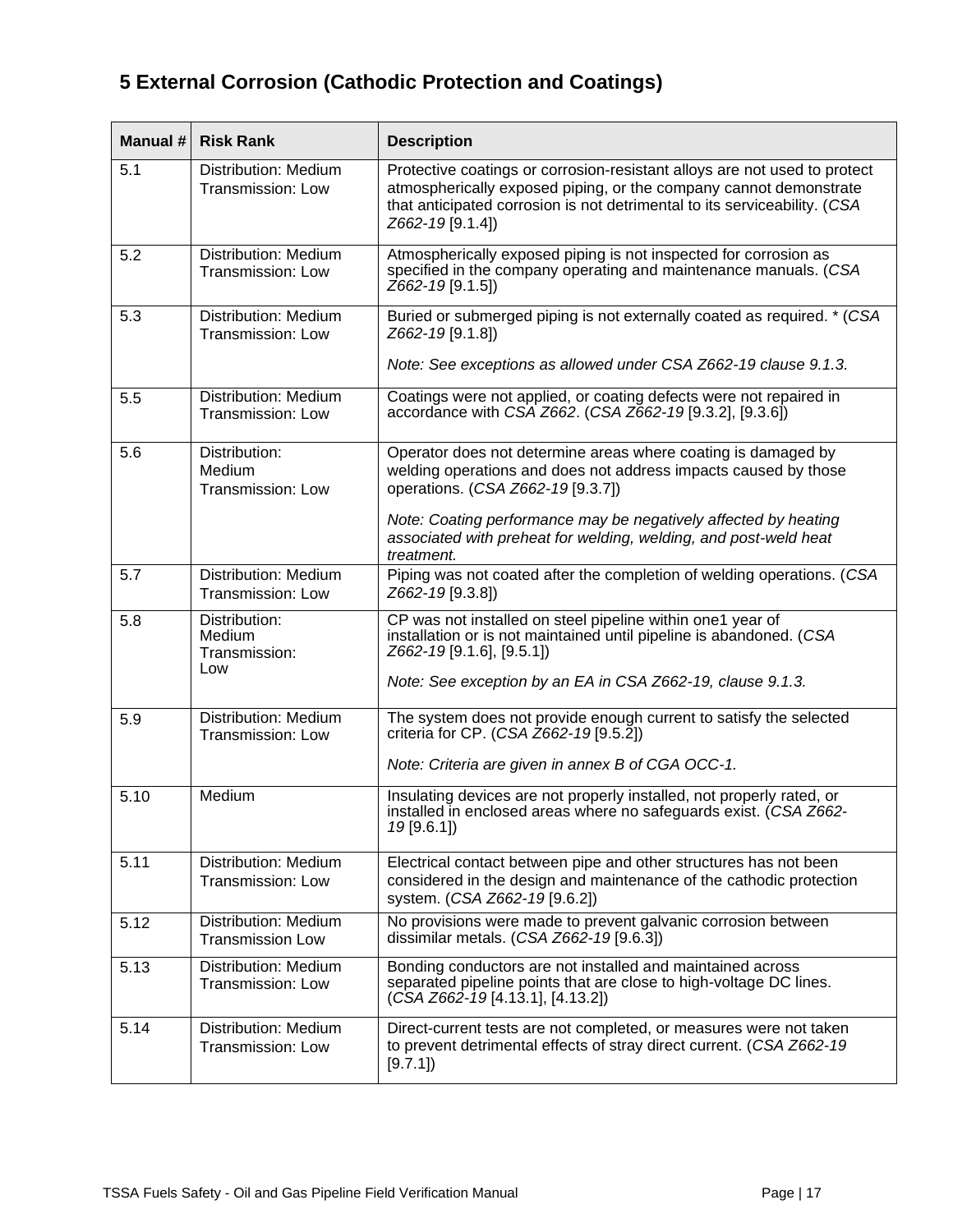| Manual # | <b>Risk Rank</b>                          | <b>Description</b>                                                                                                                                                                                                                                                                                                                                                                                                                                                                                                                                                             |
|----------|-------------------------------------------|--------------------------------------------------------------------------------------------------------------------------------------------------------------------------------------------------------------------------------------------------------------------------------------------------------------------------------------------------------------------------------------------------------------------------------------------------------------------------------------------------------------------------------------------------------------------------------|
| 5.15     | Distribution: Medium<br>Transmission: Low | No test stations* for electrical measurement are along the pipeline. (CSA<br>Z662-19<br>[9.8.1]                                                                                                                                                                                                                                                                                                                                                                                                                                                                                |
|          |                                           | *Test stations for potential or current measurements should be provided<br>at enough locations to ensure effective testing or monitoring of cathodic<br>protection. Locations may include, for example, pipe casing installations,<br>foreign metallic structure crossings and tie-ins, isolation joints, waterway<br>crossings, bridge crossings, valve, regulating, and meter stations,<br>galvanic anode installations, road and railroad crossings, and transitions<br>between steel piping and nonmetallic piping, at regular intervals (such<br>as 2 km) or as required. |
|          |                                           | All test-station materials, connections, and locations must be suitable<br>for the site conditions where they are installed. Piping system locations<br>subject to induced AC voltage levels that have been identified by test<br>results and that are defined in CSA Standard C22.3 No.6 must have<br>test stations with dead front construction. (CGA OCC-1, 2.3.3.4.1)                                                                                                                                                                                                      |
| 5.16     | Distribution: Medium<br>Transmission: Low | Conductor wire is not properly sized to carry current or has more than<br>one conductor wire attached by thermal weld. The use of multi-strand<br>conductors with strand groups larger than No. 6 AWG. (CSA Z662-19<br>[9.8.8]                                                                                                                                                                                                                                                                                                                                                 |
| 5.17     | Distribution: Medium<br>Transmission: Low | Test lead wires for CP of steel pipe are not in accordance with CSA<br>Z662. (CSA Z662-19 [9.8.2], [9.8.9])                                                                                                                                                                                                                                                                                                                                                                                                                                                                    |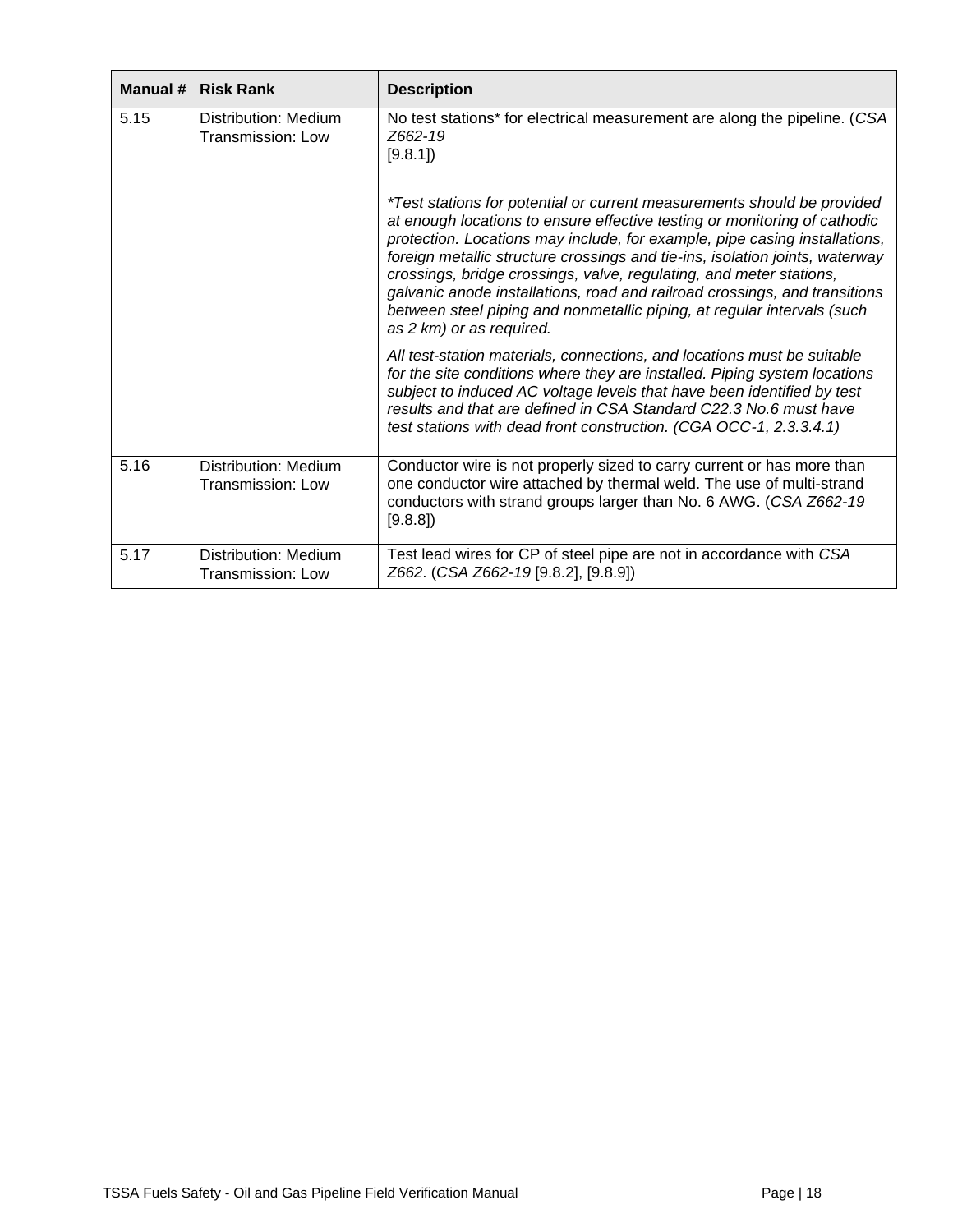# <span id="page-18-0"></span>**6 Emergency Valves**

| Manual $#$ | <b>Risk Rank</b>                       | <b>Description</b>                                                                                                                                                                                                                                                                                                                  |
|------------|----------------------------------------|-------------------------------------------------------------------------------------------------------------------------------------------------------------------------------------------------------------------------------------------------------------------------------------------------------------------------------------|
| 6.1        | Transmission: Low<br>Distribution: Low | Valves are not at locations accessible for the purpose of isolating the<br>pipeline for maintenance and for responding to operating emergencies<br>$(CSA Z662-19 [4.4.1])$                                                                                                                                                          |
|            |                                        | Note: Valve locations should be readily accessible by authorized<br>personnel. Valve locations should be protected from damage by people<br>and wildlife (fenced, locked access on major installations) and have<br>proper support to prevent differential settlement and movement of the<br>attached piping. (CSA Z662-19 [4.4.2]) |
| 6.2        | Transmission:<br>Medium                | Valves not installed on both sides of major water crossings on HVP<br>and LVP pipelines. (CSA Z662-19 [4.4.9])                                                                                                                                                                                                                      |
| 6.3        | Distribution: Medium                   | Vaults housing pressure-control or -relieving devices are not regularly<br>inspected, adequately vented, or maintained in a safe condition. (CSA<br>Z662-19 [10.9.7])                                                                                                                                                               |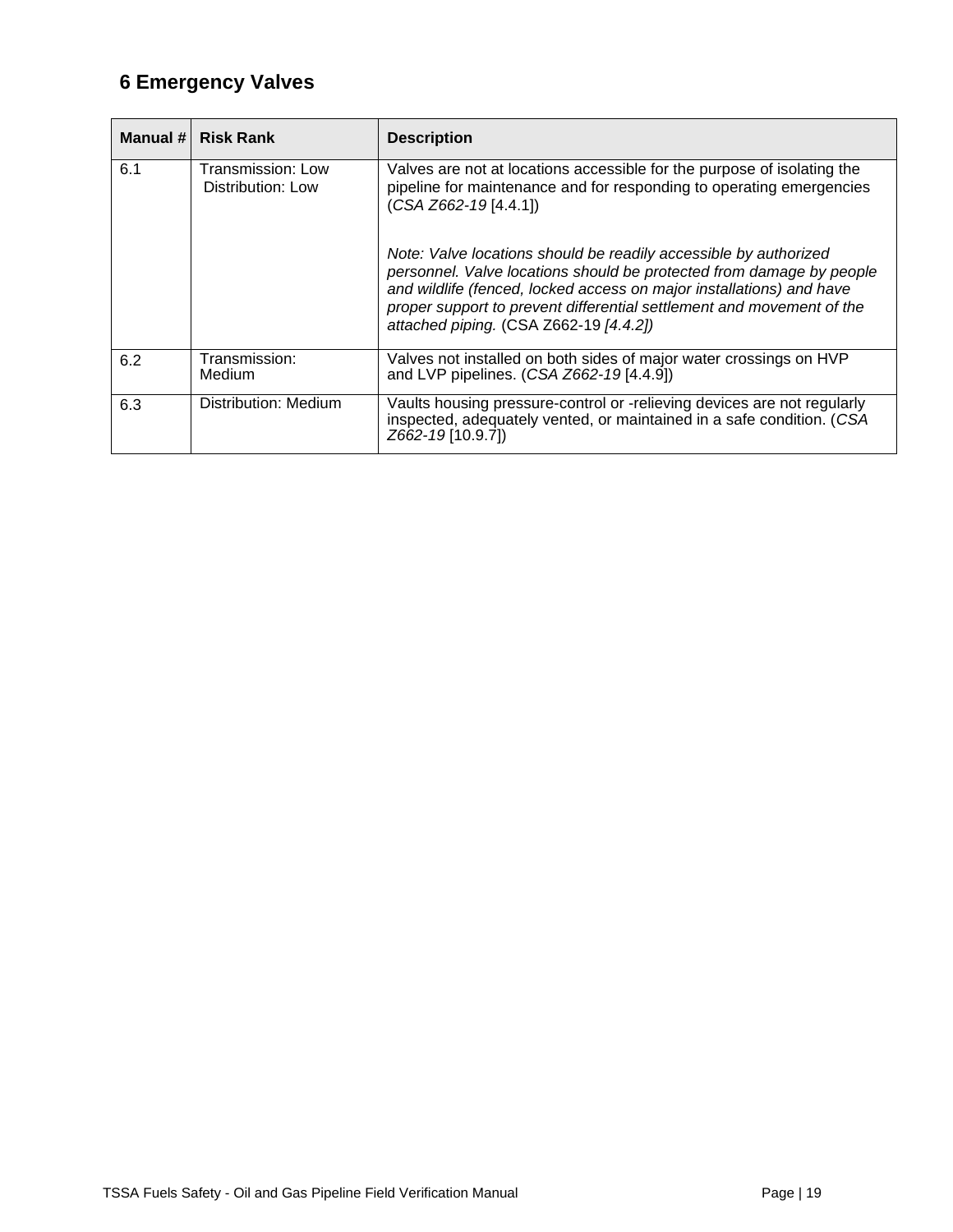# <span id="page-19-0"></span>**7 Pressure Control (Limiting/Relieving)**

| Manual # | <b>Risk Rank</b>                                     | <b>Description</b>                                                                                                                                                                                                                                                                 |
|----------|------------------------------------------------------|------------------------------------------------------------------------------------------------------------------------------------------------------------------------------------------------------------------------------------------------------------------------------------|
| 7.1      | Distribution: Serious<br>Transmission: Medium        | Pressure-control systems are not installed or properly set to<br>prevent a pipeline from exceeding MOP. (CSA Z662-19 [4.18.1.1])                                                                                                                                                   |
| 7.2      | Distribution: Serious<br>Transmission: Medium        | Overpressure protection that prevents MOP from being exceeded by<br>more than 10% or 35 kPa is not installed. (CSA Z662-19 [4.18.1.2])                                                                                                                                             |
| 7.3      | Distribution: Serious<br>Transmission: Medium        | Pressure control and overpressure protection system not designed in<br>accordance with CSA Z662. (CSA Z662-19 [4.18.2])<br>Note: Reference CSA Z662 for specific design requirements.                                                                                              |
| 7.4      | Distribution: Serious<br>Transmission: Medium        | Pressure control/limiting systems (or devices) or pressure relieving<br>systems (or devices) not inspected, assessed, tested or replaced as<br>required. (CSA Z662-19 [10.9.5.2], [10.9.5.3], [10.9.5.4]                                                                           |
| 7.6      | <b>Distribution: Serious</b><br>Transmission: Medium | Discharge stacks at pressure-relieving installations are not protected<br>by rain caps to prevent the entry of water, where applicable, or are<br>not located where fluid could be safely discharged and dispersed into<br>the atmosphere or containment. (CSA Z662-19 [4.18.3.1]) |

### <span id="page-19-1"></span>**8 Signage**

|     | Manual # Risk Rank                           | <b>Description</b>                                                                                                                           |
|-----|----------------------------------------------|----------------------------------------------------------------------------------------------------------------------------------------------|
| 8.1 | Distribution: Medium<br>Transmission: Medium | Pipeline warning/identification signs are not installed in strategic<br>areas as specified in CSA Z662-19, clauses 10.5.3.1 and 10.5.3.2.)   |
|     |                                              | Note: Strategic areas may include utility corridors, construction<br>activity, drainage systems, and other anticipated third-party activity. |

# <span id="page-19-2"></span>**9 Pipeline Installations (Compressors, Pumps)**

|     | Manual # Risk Rank      | <b>Description</b>                                                                                                                   |
|-----|-------------------------|--------------------------------------------------------------------------------------------------------------------------------------|
| 9.1 | Transmission:<br>Medium | Shutdown devices and systems are not inspected and tested<br>periodically to ensure proper functionality. (CSA Z662-19<br>[10.9.1.2] |
| 9.6 | Transmission:<br>Medium | Flare and drain systems of pump stations over 375 KW are not in<br>accordance with CSA Z662. (CSA Z662-19 [4.14.3.2])                |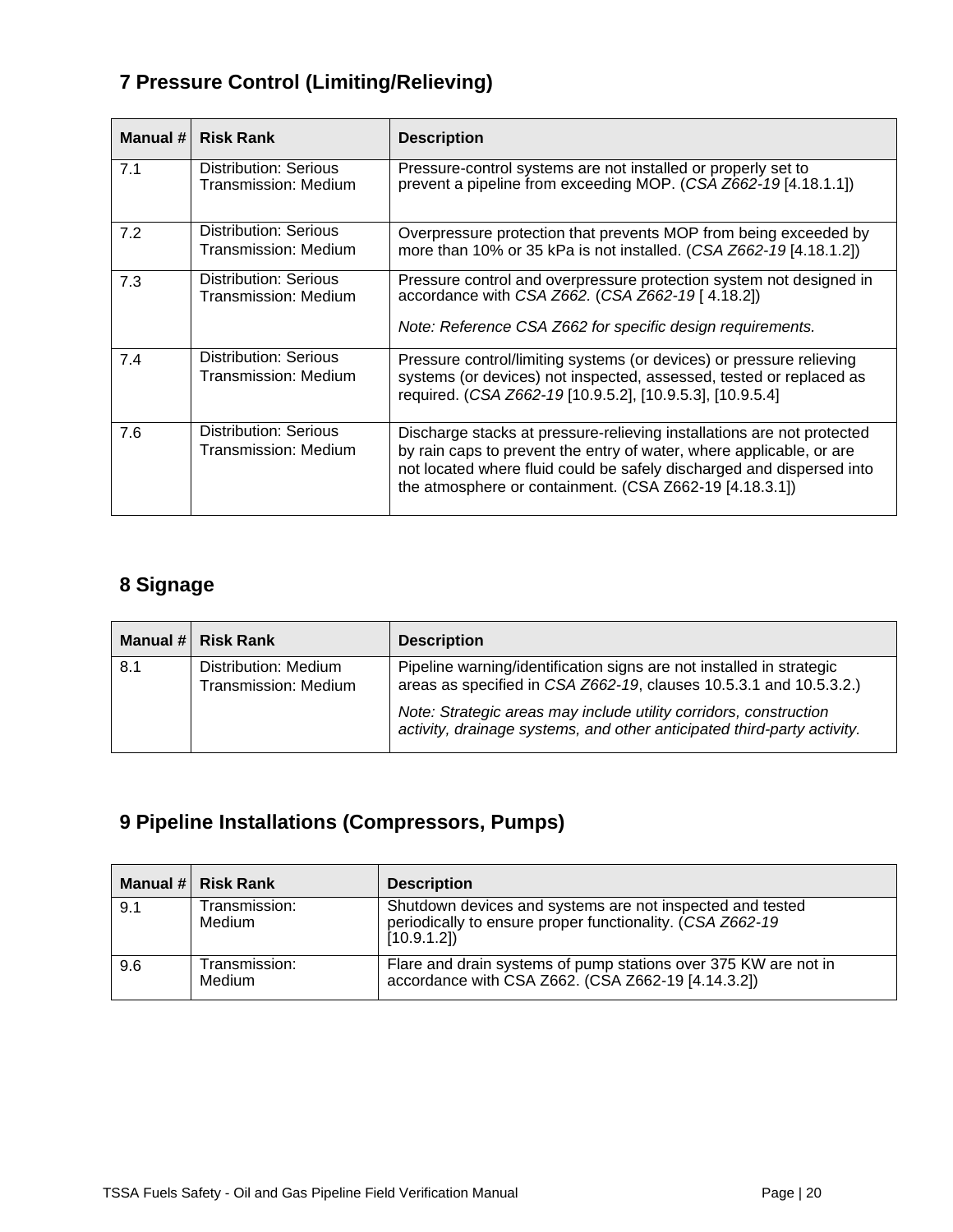# <span id="page-20-0"></span>**10 Right-of-Way Surveillance**

<span id="page-20-1"></span>

|      | Manual # Risk Rank                            | <b>Description</b>                                                                                                                                                                                                              |
|------|-----------------------------------------------|---------------------------------------------------------------------------------------------------------------------------------------------------------------------------------------------------------------------------------|
| 10.4 | Transmission: Low                             | Vegetation on pipeline right of way (ROW) is not controlled (where the<br>terms of the easement permit) to maintain clear visibility from the air<br>or to provide ready access for maintenance crews. (CSA Z662-19<br>[10.6.2] |
| 10.5 | Distribution: Serious<br>Transmission: Medium | Company did not maintain access or prevent unauthorized operation of<br>valves or other exposed facilities. (CSA Z662-19 [10.6.3])                                                                                              |